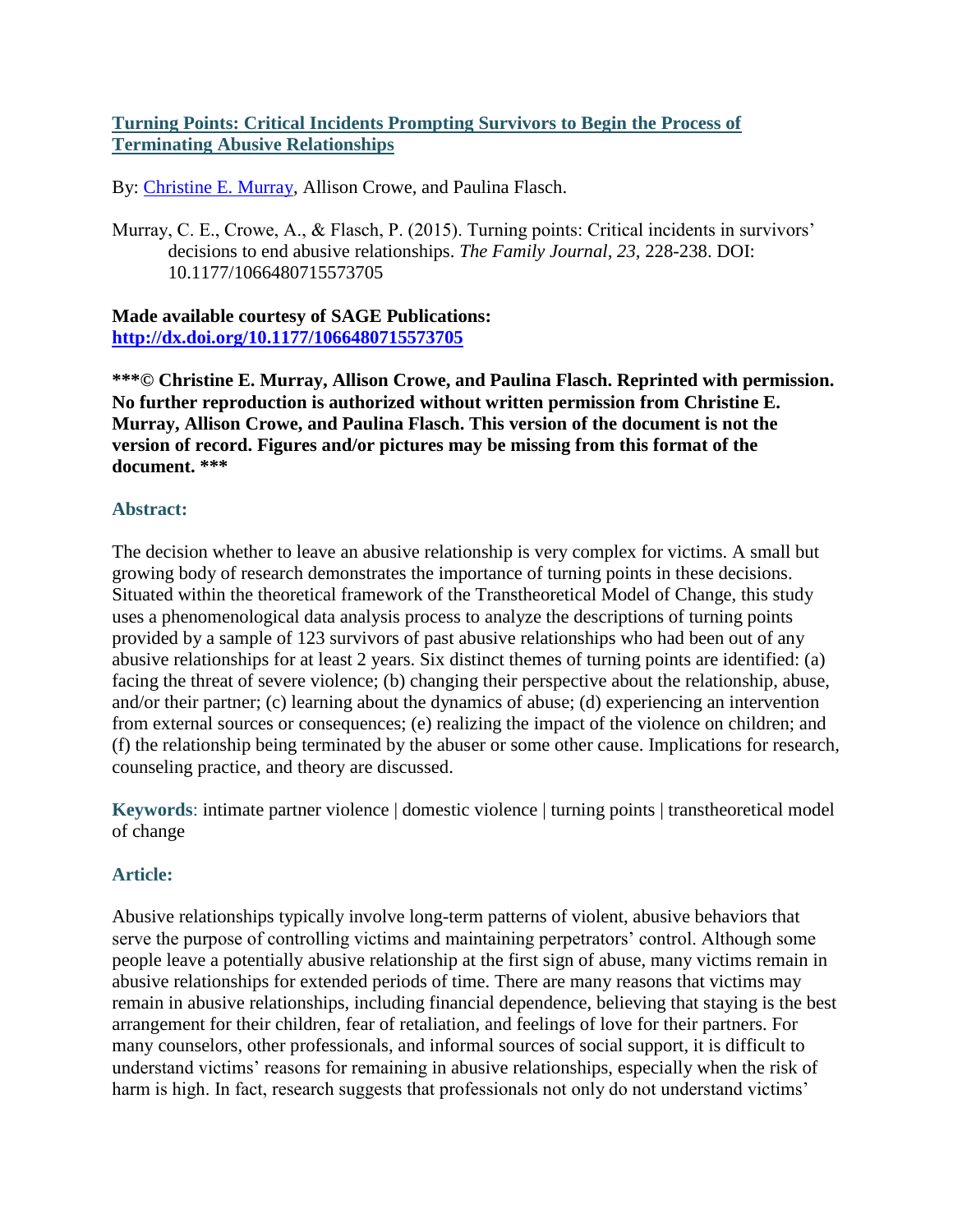reasoning but also stigmatize victims during the process of attempting to leave (Crowe & Murray, in press). Existing research confirms the complexity of victims' decisions whether to leave an abusive relationship, which are complicated by many factors. Indeed, the change process is often nonlinear, in that victims may decide to leave and then return many times before ultimately leaving once and for all.

A small body of previous research has identified the critical role of turning points in victims' decisions to leave abusive relationships. A turning point is defined as ''a transitional event that redirects paths in the life course, such as forming a committed relationship (e.g., marriage) or becoming a parent. In other words, turning points move an individual from one stage of relative stability to another'' (Khaw & Hardesty, 2007, p. 415). Turning points are important for counselors to understand, because they offer insights into the circumstances, attitudes, and beliefs of survivors that ultimately may trigger them to take action toward ending an abusive relationship or seeking help to promote their safety. To build on the small but important body of literature on turning points, we conducted a phenomenological study using qualitative data drawn from a survey of 123 survivors of past abusive relationships who had been out of any abusive relationships for at least 2 years in order to learn about the turning points they experienced that ultimately led them to begin the process of ending their past abusive relationships. As a context for this study, the next section reviews literature on the process of deciding to leave an abusive relationship, as well as the limited existing research that specifically identifies the critical role of turning points in this process.

# **Factors Involved in Deciding Whether to Leave an Abusive Relationship**

Leaving an abusive relationship can best be understood as a complex process and not a one-time event (Khaw & Hardesty, 2007; Patzel, 2001). A need remains for more research on understanding this process (Baly, 2010), but existing research suggests that the decision to leave is typically made over time and based on numerous factors. Prior to leaving, many victims go through an extended process of reevaluating the relationship and making efforts to disengage before they actually leave (Baly, 2010). Merritt-Gray and Wuest (1995) developed the reclaiming self model to describe the process through which women leave abusive relationships, and the model is based on qualitative research with 13 survivors of abusive relationships in rural Canada. Two processes involved in the immediate leaving process were called *counteracting abuse* and *breaking free*. The women counteracted abuse following the perpetrators' abusive actions, and they did so by giving up parts of themselves, minimizing the severity of the abuse, and strengthening their defenses and resources against the abuse. Upon breaking free, the women disengaged from their relationships and decided not to return to them.

Others researchers suggest that the steps that may be taken during the process of leaving include seeking information about abuse, telling friends or family members, empowering themselves (e.g., by regaining employment), and seeking professional help (Chang et al., 2006). Furthermore, victims may make multiple attempts to leave before making a final break (Griffing et al., 2002). As such, the process of leaving may occur multiple times before fully escaping the relationship. Even victims who choose to stay in their relationships have multiple options for how they may act within the context of that relationship, such as encouraging their partners to change, seeking help to cope with the abuse, and making efforts to prevent or reduce the severity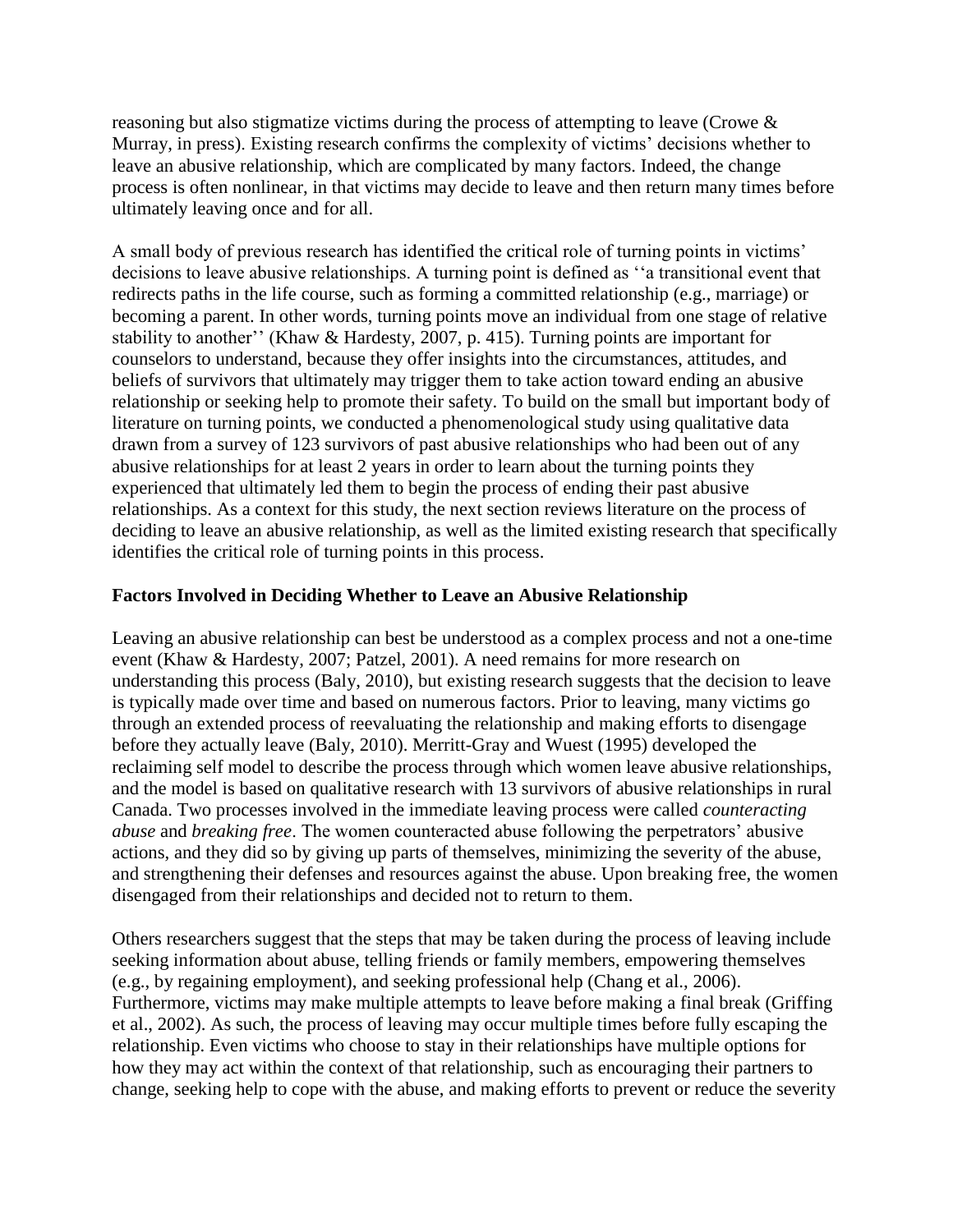of the violence. Of course, any decision victims may make about how they will respond to abusive relationships are impacted by the severity of their partners' control over them. When abusive partners are extremely controlling, victims' ability to make any changes—either within or to leave the relationship—are often limited. Previous research demonstrates the extensive list of factors that impact victims' decisions whether to leave, and these fall into the following categories: dynamics of the abuse and perpetrator characteristics, personal resources of the victim, social influences, and child-related influences.

*Dynamics of the abuse and perpetrator characteristics.* The dynamics and severity of the abuse can impact victims' decisions whether to leave (Panchanadeswaran & McCloskey, 2007). Although in some cases more severe violence can lead to a greater perception of the need to change their circumstances (Reisenhofer & Taft, 2013), victims may choose to remain in their relationships if they are afraid of the consequences of leaving or have been threatened that they will be harmed or even killed if they leave (Griffing et al., 2002; Panchanadeswaran  $\&$ McCloskey, 2007). However, extremely severe dynamics of abuse may lead to situational factors that prompt victims to leave, even if it means risking harm. For example, Smith (2003) described victims who left when the severity reached levels to which they realized they could not take the abuse any more or they believed that their or their children's lives were at stake. The nature of victims' relationships to their abusers also can impact these decisions, especially if victims feel a high level of attachment to their abusers or if they are involved in longer relationships with higher levels of commitment (Griffing et al., 2002; Reisenhofer & Taft, 2013).

*Personal resources of the victim.* The availability of personal resources can impact victims' decisions whether to end abusive relationships. Financial resources are especially relevant (Griffing et al., 2002; Panchanadeswaran & McCloskey, 2007), with greater access to economic resources making it more likely for victims to leave (Reisenhofer & Taft, 2013). Other researchers have examined victims' psychological resources that increase their likelihood of leaving, including self-efficacy (Reisenhofer & Taft, 2013) and self-reliance (Baly, 2010). In contrast, the psychological traits and attitudes that increase the likelihood that victims will remain in abusive relationships include depression (Reisenhofer & Taft, 2013), perceptions of fewer alternatives to their current relationship and higher levels of distress (Edwards, Gidycz, & Murphy, 2011), and feelings of guilt and shame (Baly, 2010).

*Social influences.* The social context, such as religious beliefs and cultural norms, surrounding victims also impacts their decisions whether to end an abusive relationship (Panchanadeswaran & McCloskey, 2007; Reisenhofer & Taft, 2013), especially as they are reflected in victims' subjective norms, or beliefs about what others think is true about their relationships, such as how important it is to stay in it (Shorey, Tirone, Nathanson, Handsel, & Rhatigan, 2013). In addition, the availability of both formal and informal social support impacts victims' decisions (Panchanadeswaran & McCloskey, 2007), with more available support making it more likely that they will leave (Reisenhofer & Taft, 2013). This includes whether community resources are available and perceived as useful (Panchanadeswaran & McCloskey, 2007). However, previous negative help-seeking experiences may make it less likely that they will leave (Reisenhofer & Taft, 2013).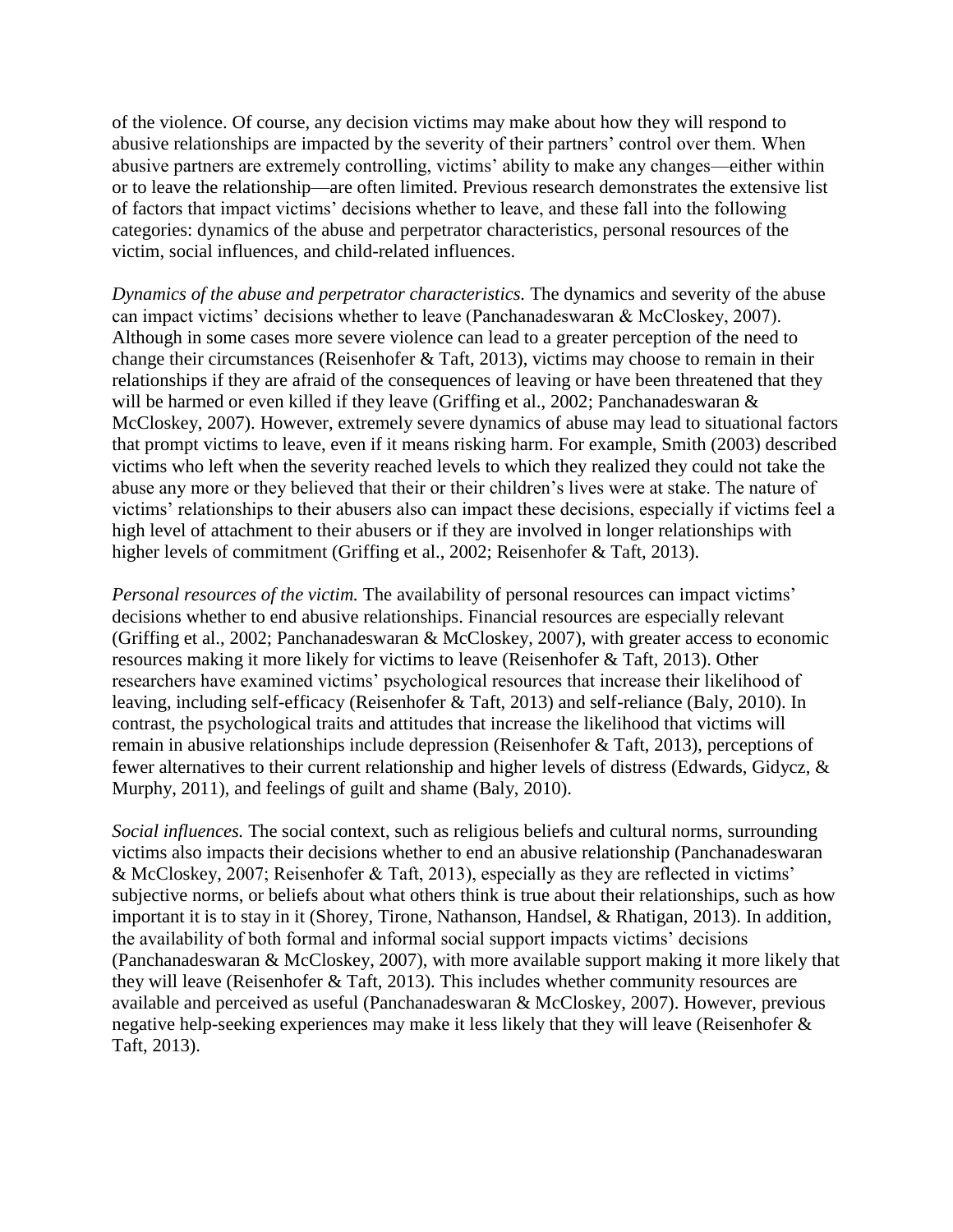*Child-related influences.* Decisions whether to leave an abusive relationship are especially complicated when children are involved (Moe, 2009; Panchanadeswaran & McCloskey, 2007; Smith, 2003). The influence of children on these decisions can vary depending on how the victim views the abuse as impacting the children. If victims believe the abuse is not directly affecting their children, they may be more likely to tolerate the abuse, especially if they believe it is important to keep the relationship intact for the sake of the children (Moe, 2009; Reisenhofer & Taft, 2013). However, if victims believe that the children are or will be harmed by the abuse, or if they think they will lose their children if they report the intimate partner violence (IPV), then they may be more likely to leave (Moe, 2009; Reisenhofer & Taft, 2013).

Altogether, the experiences and decisions of victims in abusive relationships are very complex and influenced by a range of contextual and situational factors (Baly, 2010). For each individual victim, there is likely a unique constellation of influences that may make it more or less likely they will begin to take steps to end the relationship. To help further understand the process of ending an abusive relationship, researchers have applied the TTM to these decisions, and this research is discussed in the next section.

## **Transtheoretical Stages of Change Model and Deciding to Leave an Abusive Relationship**

Researchers have examined the applicability of Proschaska and DiClemente's (Prochaska & Velicer, 1997) TTM to understanding the decisions made by victims of IPV (Alexander, Tracy, Radek, & Koverola, 2009; Khaw & Hardesty, 2007; Shorey et al., 2013). Although this model has relevance for this population, several studies also demonstrate the importance of applying it with caution, given the variability in the ways that they move through stages (Khaw & Hardesty, 2007). We begin this section with a chronological review of some key studies that have examined the applicability of the TTM to the process of ending an abusive relationship.

In 2006, Chang et al. applied the TTM to women experiencing IPV, and they aimed to use a change mapping approach to apply the stages of change to the participants' experiences with abuse. Of the 20 participants they interviewed (9 of whom were currently in abusive relationships, and 11 of whom had past experiences of IPV), most maps depicted ''nonlinear, nonsequential movement with many action behaviors resulting from an external trigger rather than any considered motivation or predetermined plan'' (p. 333). In a similar study, Cluss et al. (2006) conducted a grounded theory study with 20 survivors of abusive relationships to examine the applicability of the TTM. After the first set of seven interviews was complete, the researchers identified the need to revise the coding system, as the TTM was not a neat fit for the lived experiences of participants. To better reflect these experiences, Cluss and colleagues proposed a new model, the psychosocial readiness model, to describe how survivors balance internal and external factors that contribute to their decisions to move toward safety. Key internal factors include self-efficacy, perceived support, and awareness. External factors included interpersonal interactions and situational events surrounding the abuse. These researchers concluded that it is useful to view victims' change processes as a balance between their assessment of their internal resources and the external factors that impact their decisions and safety.

In 2009, Alexander, Tracy, Radek, and Koverola examined the TTM with a sample of 754 female adults who were seeking help related to IPV in two metropolitan areas in the Eastern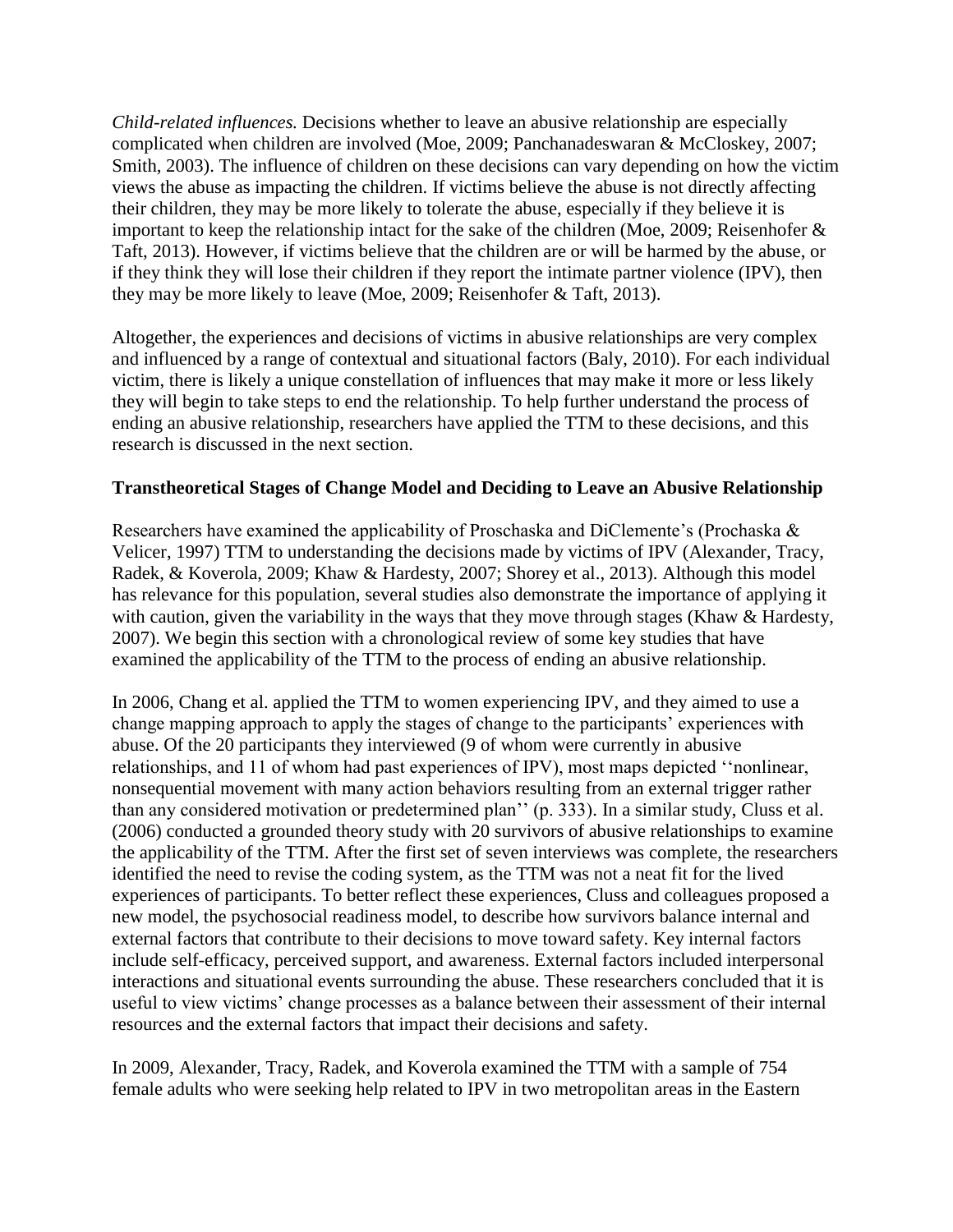United States. Some factors that were associated with being in an advanced level of change included greater economic resources, having more recent, severe experiences of physical violence, and feeling more positive about their level of social support. More recently, Catallo, Jack, Ciliska, and MacMillan, (2012) used the TTM as a framework for mapping the decisions about disclosing IPV in emergency rooms among a sample of 19 survivors of abuse. This study revealed that most participants' change processes over time were not linear, and some stages of the model were skipped altogether by some participants.

To consolidate existing research, Reisenhofer and Taft (2013) reviewed research between 1990 and 2013 to examine the application of the TTM to women experiencing IPV. Their review affirmed that the application of this model is complicated because women in abusive relationships face many safety risks that can impact their decisions about whether to leave their relationships. Across the studies they reviewed, Reisenhofer and Taft found support for the application of the TTM, although ''women routinely 'leapfrogged' stages or 'regressed' through the stages of change pathway when working to achieve safety ... Women also demonstrated behaviors that could be allocated to more than one stage of change and preparation was sometimes seen as being combined with or overlapping the action stage'' (p. 538).

*Limitations of the application of the TTM to victims' decisions whether to leave abusive relationships.* It is clear from the existing research that the TTM offers insights into the process of leaving an abusive relationship, and yet researchers have identified several cautions to applying the TTM to this process. First, a limitation of the TTM to victims of battering is that their own stage of change is independent of their abuser's stage, and therefore their options for actually making the changes they would like to make are limited (Alexander et al., 2009; Catallo, Jack, Ciliska, & MacMillan, 2012; Cluss et al., 2006). Second, the lived experiences of victims in abusive relationships are typically active, yet nonlinear (Reisenhofer & Taft, 2013). The process of leaving abusive relationships is not linear, and victims may return to the relationship many times before ending it for good (Alexander et al., 2009; Chang et al., 2006). As survivors move toward leaving, they may seek help, experience a renewed sense of self, work on building their resources, and make attempts to leave (Baly, 2010), some of which may not actually result in leaving.

A third limitation of the applicability of the TTM to the process of leaving an abusive relationship is the difficulty of defining what the optimal outcome might be (Reisenhofer & Taft, 2013). Unlike other health behavior issues to which the TTM has been applied, IPV is unique in that there is less clarity about a singular positive outcome or health behavior that signifies success, such as the goal of quitting smoking (Cluss et al., 2006). In the case of IPV, "multiple avenues of action may lead to successful resolution from the victim's point of view, as long as the action results in decreased exposure to the partner's violent or abusive behavior'' (Cluss et al., 2006, p. 263). In particular, although leaving the relationship could be considered the clear successful outcome, leaving may encumber greater risks for the victim's health and safety than remaining in the relationship. Fourth, another limitation of the application of the TTM to IPV is the potentially overlapping stages and behaviors within them (Reisenhofer & Taft, 2013). The same behaviors (e.g., getting a job) could be labeled by different survivors as representing different stages (e.g., preparation or action; Chang et al., 2006). Because of this complexity, researchers have noted the difficulty of determining what interventions to use at each stage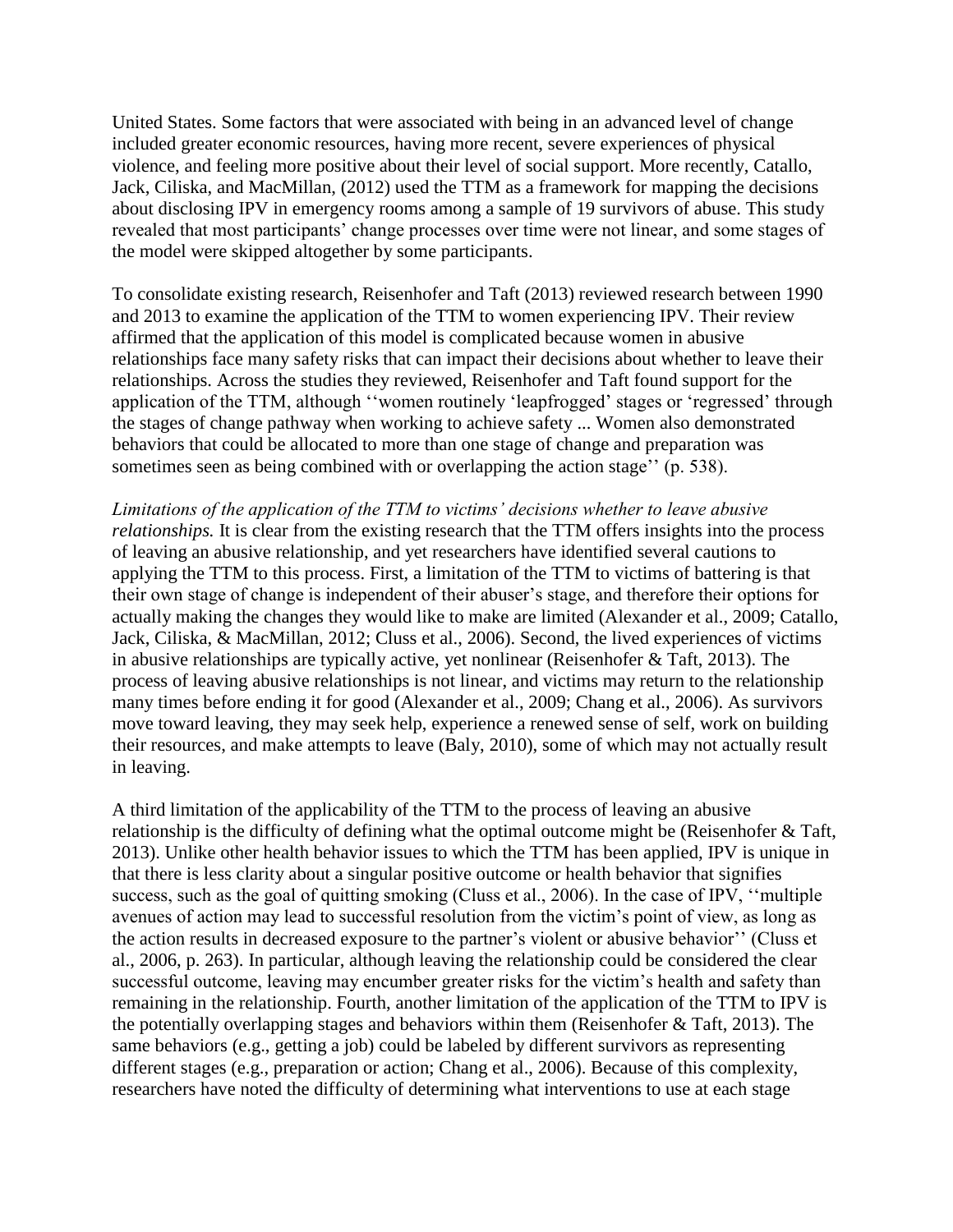(Reisenhofer & Taft, 2013). Experiences of IPV are extremely diverse, so it is important in both research and practice to avoid overly prescriptive approaches (Alexander et al., 2009). In particular, looking at movement between stages may be much more useful than attempting to identify a specific stage a survivor is experiencing (Chang et al., 2006; Cluss et al., 2006). Therefore, it is useful to examine the processes and dynamics that can prompt movement between stages. To this end, researchers have begun to identify the potential turning points that may lead to movement in the process of ending an abusive relationship.

## **The Role of Turning Points in Decisions to Leave Abusive Relationships**

Turning points involve ''an identifiable event or realization that influences positive movement along the stages of change continuum'' (Reisenhofer & Taft, 2013, p. 543). Turning points result in permanent changes in victims' perceptions of their experiences with abuse and their relationships, and multiple turning points may occur through the process of leaving an abusive relationship (Reisenhofer & Taft, 2013). As Baly (2010) said, ''The process of dealing with abuse is not straightforward but instead may be lengthy, difficult, and dynamic in nature'' (p. 2300). As such, turning points may not immediately result in the relationship ending, given the complexities involved in leaving. However, turning points can instigate change within that process (Khaw & Hardesty, 2007). In this section, we review four previous studies that addressed this issue before describing the current study, which further explored the role of turning points in survivors' decisions to begin the process of leaving abusive relationships.

In 2001, Patzel defined turning points related to IPV as ''an event that occurred after the initial occurrence of abuse in the relationship; the event was seen by the women as moving them toward leaving. Whatever the pattern of abuse in the relationship, there came a time when the women began to look at the relationship and the abuse differently. It was often likely that the women would experience several turning points asthey repeatedly moved closer to being able to terminate the relationship'' (p. 735). In a qualitative study with 10 women from a local domestic violence agency, Patzel (2001) identified several types of turning points, including severe or escalating violence, concern fortheir children, the abuser crossing a relationship boundary (e.g., infidelity), and other events, such as suicidal thoughts. Some cognitive shifts that also were related to turning points included realizing the extent of the abuse, thinking differently about their situations, beginning to see themselves as having agency and resourcefulness, and viewing themselves as self-efficacious. Thus, turning points may be internal or related to external events.

In order to identify the turning points that led women in abusive relationships to move from one stage to the next toward leaving, Khaw and Hardesty (2007) conducted a qualitative study with 19 mothers who had left abusive husbands. The researchers were interested in identifying specific turning points that were common at different stages of the TTM. They identified three consistent types of turning points, as well as one more inconsistent turning point. The first turning point, *realization*, typically moved women from precontemplation to contemplation. Here, women realized the nature and severity of the abuse they were experiencing. For some, the realization happened suddenly, and for others it happened gradually over time. The second turning point, which moved participants from contemplation to preparation, was labeled *pushed to react*. Here, the mothers noted the pileup of abuse and often increasing severity of the violence they faced. The third turning point was more variable, occurring between preparation and action.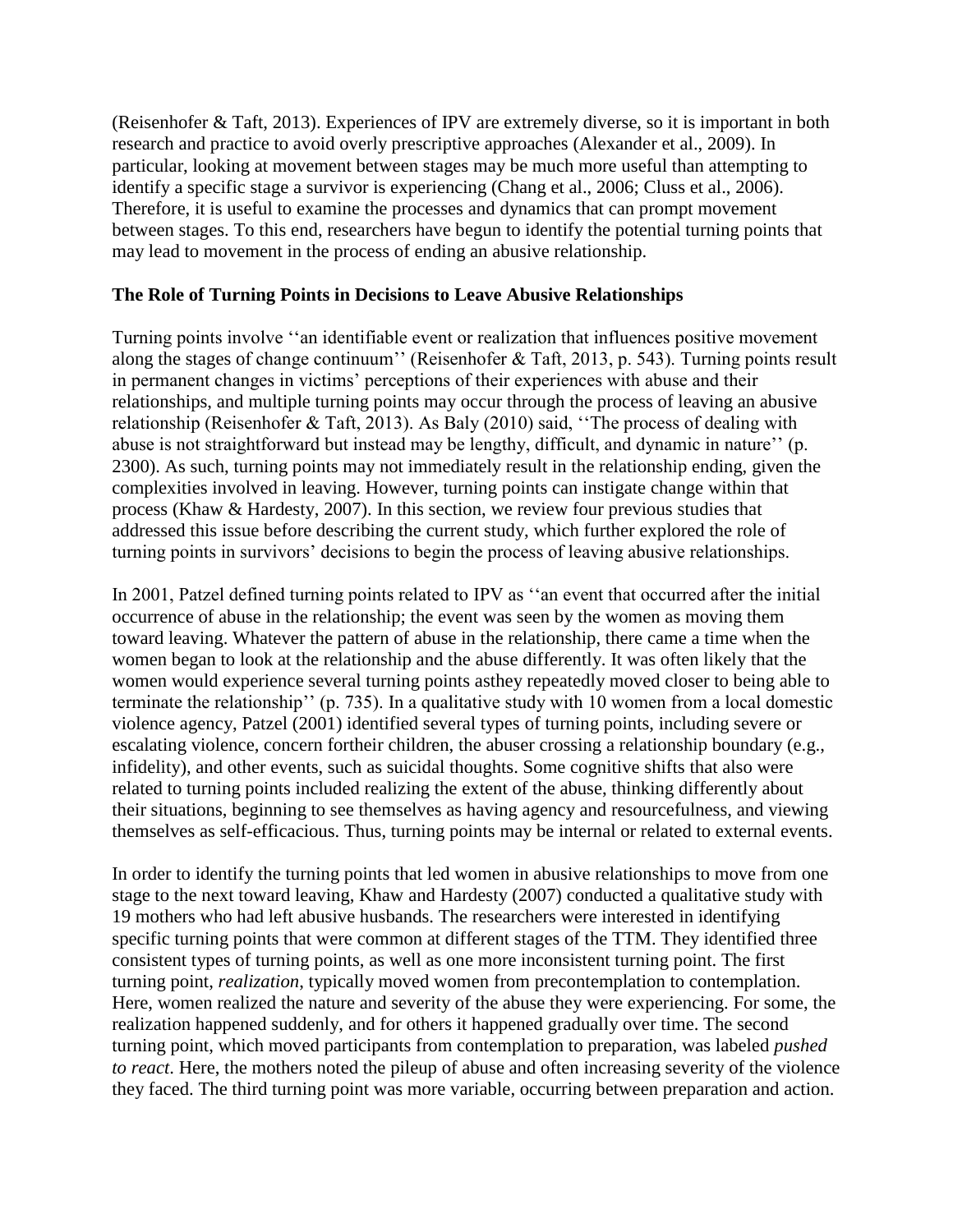For some women, the turning point here moved them to the action stage. However, some of the others moved back to contemplation before going to action, while still others moved directly from contemplation to action, skipping preparation altogether. The fourth turning point occurred between action and maintenance and was labeled *the final exit*. This occurred as the women made the final decision to leave and not go back. As all of the participants were mothers, the identified turning points may not apply to survivors without children. Khaw and Hardesty's findings provide two important insights regarding turning points related to IPV. First, they highlight the possibility that victims will experience multiple turning points, not just a single isolated incident. Second, these findings underscore the importance of understanding turning points within the context of the nature of the abuse. Despite the importance of these findings, the focus on three to four generalized turning points that are thought to occur predictably at different stages of change likely oversimplifies the role of turning points in the decisions that victims make, especially in light of the research reviewed above that highlights the diversity of experiences among survivors of abuse.

Although Baly's (2010) qualitative research study did not use the term *turning point*, the experience of one of the participants in this study illustrates the critical role of such incidents. Baly wrote of a survivor that ''it took a particularly severe incident for considerations around her self-preservation to outweigh considerations about staying in the relationship.'' For this survivor, an especially severe incident of abuse ''gave her the excuse she needed to leave the relationship'' (p. 2308). Baly wrote that some survivors she interviewed noted the importance of a specific excuse to end the relationship, especially believed strongly in importance of preserving the relationship. For some victims, turning points were predetermined, such as if they identified experiences that would signify them reaching their limit (e.g., saying they would leave if their partners cheated on them; Baly, 2010). Baly noted that triggers or excuses can help survivors in the leaving process because they help to justify the decision to leave, as well as provide a rationale for ending the relationship to share with others in their lives. As Baly said about participants in her research, ''Leaving the relationship seems to have become an option once participants started to have an understanding of the situation and how their needs were not being met, but it did not become a reality until a suitable trigger or excuse was identified'' (p. 2310).

Most recently, Catallo et al. (2012) examined the impact of turning points on victims' willingness to disclose IPV to professionals. Catallo et al. suggested that turning points may initiate a process through which survivors evaluate the risks and benefits of disclosing the abuse. The turning points noted by survivors in Catallo et al.'s study included injury during pregnancy, making an internal decision that they wanted to survive, being asked by health care professionals about their abuse, severe incidents of abuse, fear of being killed, and fear of their children being harmed. A turning point may be a precursor to making a change related to the abuse (Catallo et al., 2012), such as leaving or disclosing it to a professional.

Although the existing research provides examples of the critical role of turning points in victims' decisions whether to leave abusive relationships, the existing research is limited. Therefore, a need exists for additional research to further understand the types of turning points that may prompt victims to begin to take steps toward achieving safety. To this end, the purpose of this study was to understand how survivors of past abusive relationship describe any turning points they experienced that led them to end their abusive relationships and seek safety.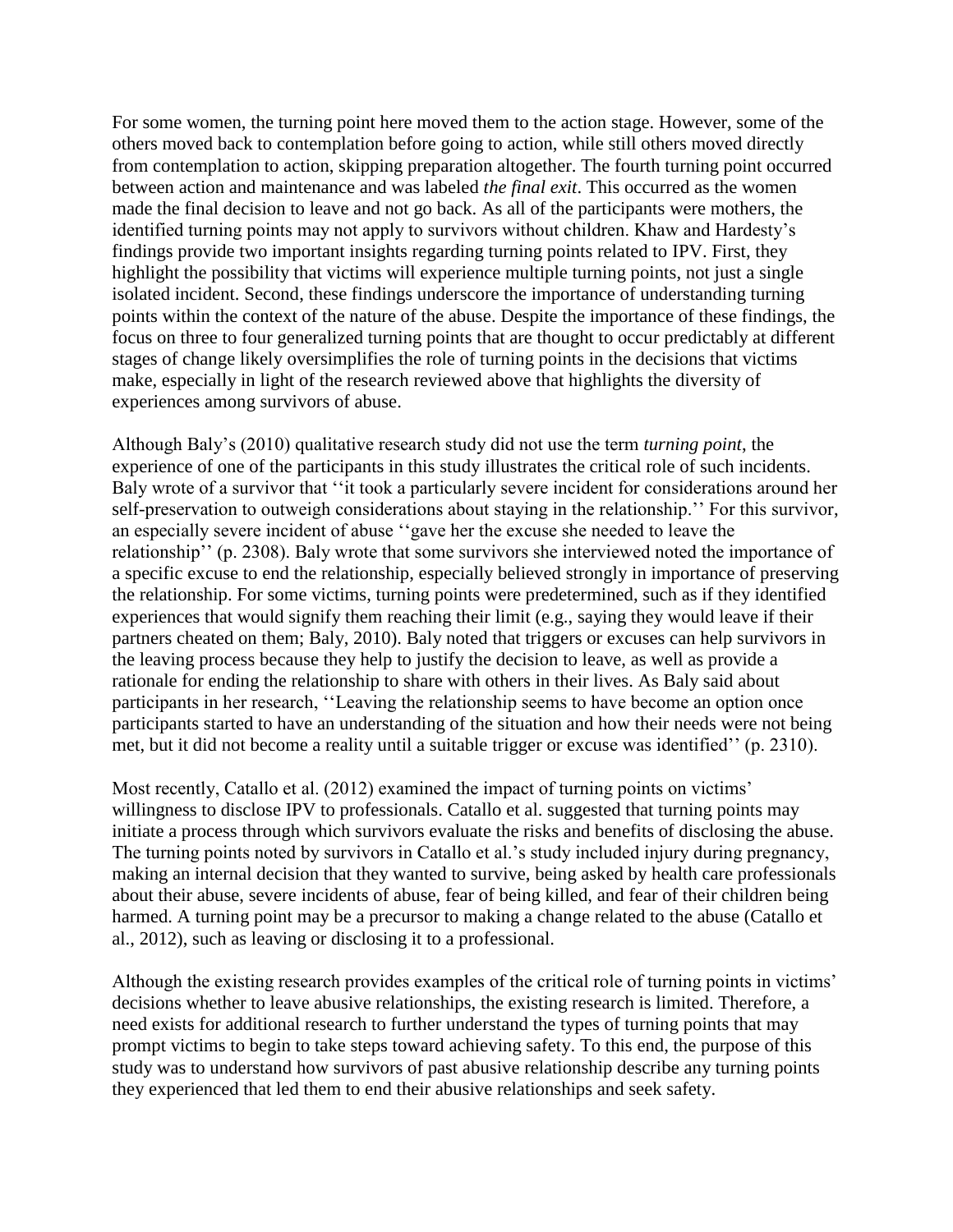Phenomenological research methodology was used to identify themes in the types of turning points that they described. In the next section, we describe the methodology of this study.

# **Method**

The research question guiding this study was, ''How do survivors of past abusive relationships describe any turning points they experienced that led them to end their abusive relationships and seek safety?'' The current study is derived from a larger study on the processes involved in leaving and recovering from abusive relationships (Flasch, Murray, & Crowe, under review). In this section, we focus on the methodology used for the specific components of the study that were relevant to understanding turning points in those processes.

# *Participants and Recruitment*

Participants were 123 survivors of past IPV who had been out of any abusive relationships for at least 2 years. All participants completed an electronic survey, which was hosted on a secure Internet-based survey hosting platform. In order to participate in this study, all participants had to meet the following eligibility criteria: (a) they had been in an intimate relationship that included some form of IPV (i.e., emotional/psychological, physical, and/or sexual abuse); (b) they had been out of any abusive relationships for at least 2 years; (c) they were at least 21 years old; and (d) they were able to participate in the survey in the English language. Participants were recruited through a purposive convenience sampling method. All participant recruitment was done electronically by distributing invitations to participate on social medial sites that were relevant to the topic of IPV, through e-mails to personal and professional contacts of the researchers, and through listservs. In addition, snowball sampling was used to ask people who received the recruitment notice to forward the information with others.

Participants' average age was 41.0 years (*SD* = 11.5). Most (95.1%) participants were female, 2.6% were male, and 2.6% listed ''other'' or did not report. Regarding ethnicity, for which participants could report as many as applied, most (83.7%) participants were Caucasian/white, with the additional percentages as follows: African American/black (4.1%), Asian (0.8%), Hispanic/Latino/Latina (8.9%), Native American (2.4%), and other (3.3%). Participants represented 31 states in the United States, plus the District of Columbia, in addition to 9 other countries or territories. Most (73.2%) participants reported that they had children, and about half (50.4%) reported that they had children with their abusive partners.

Participants described their past experiences with IPV. Participants reported the number of relationships in which they had experienced any form of IPV. The most common response was one relationship (51.2%), and the highest number of reported abusive relationships was five (5.7%). Participants provided additional information about their most recent relationships that included any form of IPV. Most (93.5%) participants reported that their partners were a different sex, and 4.9% had same-sex partners. The average length of these relationships was 8.14 years  $(SD = 6.69)$ . The vast majority (82.9%) of participants reported that they experienced physical abuse in those relationships; 98.4% reported emotional/psychological abuse; and 70.7% of participants reported sexual abuse. Only 37.4% of participants reported that their abusive partners received any legal punishments or sanctions as a result of their abusive behaviors.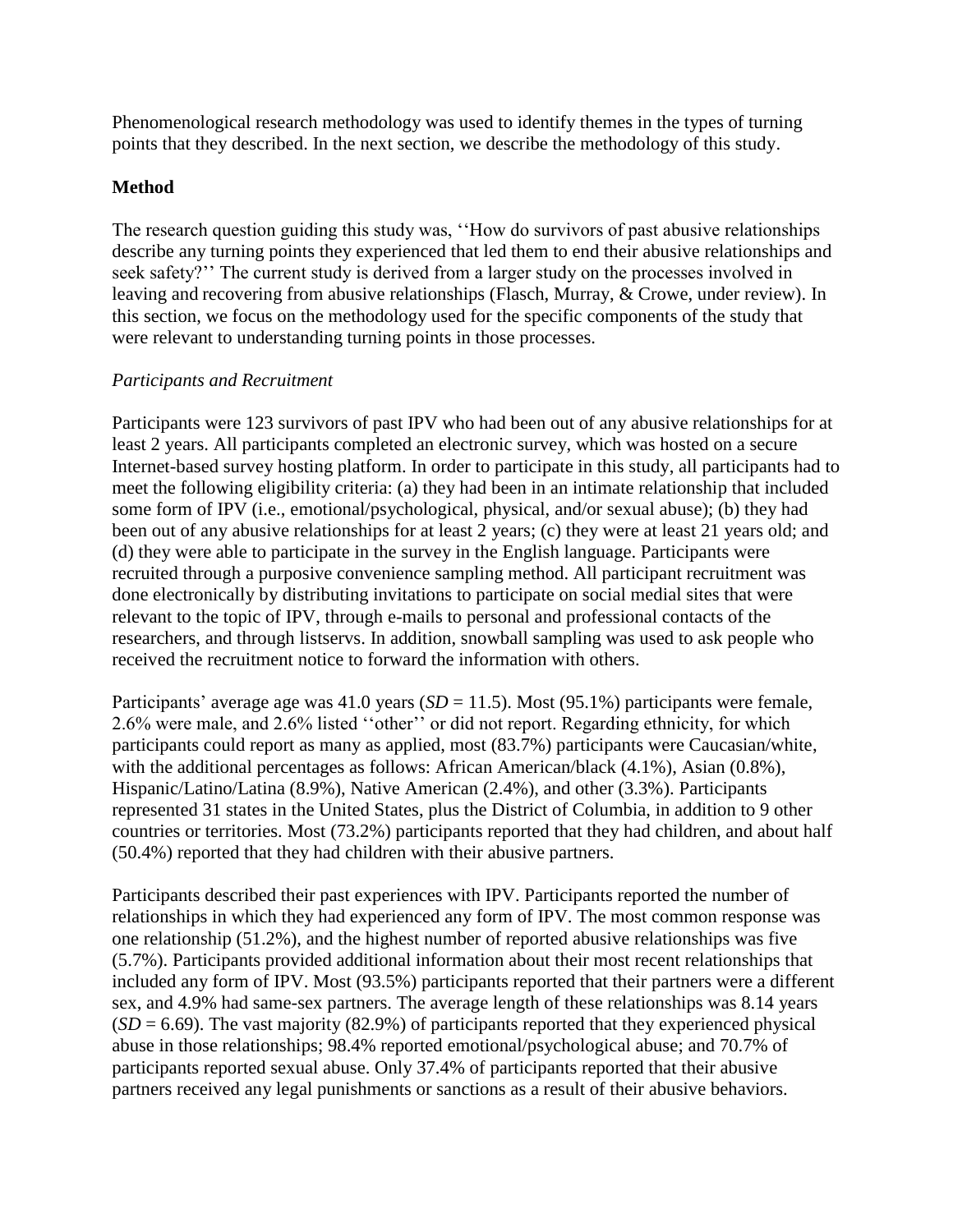#### *Survey Instrumentation and Procedures*

This study used a survey that was designed specifically by the researchers. All participants had to complete an eligibility questionnaire and agree to the informed consent document before they could access the full survey. Three parts of the survey included (a) a demographic questionnaire, (b) a series of questions about their abuse experiences, and (c) a series of open-ended questions about participants' experiences with overcome abuse. The data for this study were derived from the following question included in this third part of the survey: ''Some people who have experienced abuse describe what we refer to as a 'turning point.' By this we mean a critical moment when they decided they were going to leave their abusive relationship once and for all. This may not have occurred immediately before they actually left, as the process of leaving an abusive relationship can take some time. Did you have a 'turning point'? If so, please describe that point here, and how it changed you, your views of yourself, and your views of your relationship.'' Participants were provided with an expandable text box in which they could provide responses of any length to share their experiences related to this question.

#### *Data Analysis*

A phenomenological data analysis process was used because a goal of this study was to identify participants' lived experiences of turning points in relation to IPV (Creswell, 2013). Prior to beginning the data analyses, the researchers bracketed their assumptions and discussed their personal experiences with this topic as a way to identify any potential biases that could arise through the analyses (Wertz, 2005). The assumptions bracketed by the researchers included that the process of recovering from an abusive relationship is an individualized one, that social support and resources impact the recovery process, and that recovery from past abuse is possible.

The data analysis process was grounded in phenomenological research methodology (Creswell, 2013; Hays & Wood, 2011; Moustakas, 1994; Wertz, 2005), through which a hierarchical emergent coding strategy was used. First, the researchers independently engaged in horizontalization, as they read and reread the transcripts and highlighted participants' statements (i.e., meaning units) that were indicative of how participants experienced turning points. Once all three researchers had engaged in this process, they worked together to consolidate the list of meaning units to eliminate duplication. Once a final list was created, the researchers identified themes within the items on the list. From there, the researchers wrote textural and structural descriptions of these themes, which were then used to organize full data set into themes. The goal was to identify the essential invariant structure of the themes in order to capture the participants' common experiences related to turning points in their process of leaving abusive relationships. Steps taken to enhance the trustworthiness of the findings included the following: (a) bracketing the researchers' assumptions prior to beginning the analyses, (b) keeping an audit trail through the records they kept during the data analysis process, (c) including a broad, geographically diverse sample, and (d) conducting the horizontalization process independently before the researchers compared their lists of meaning units.

#### **Results**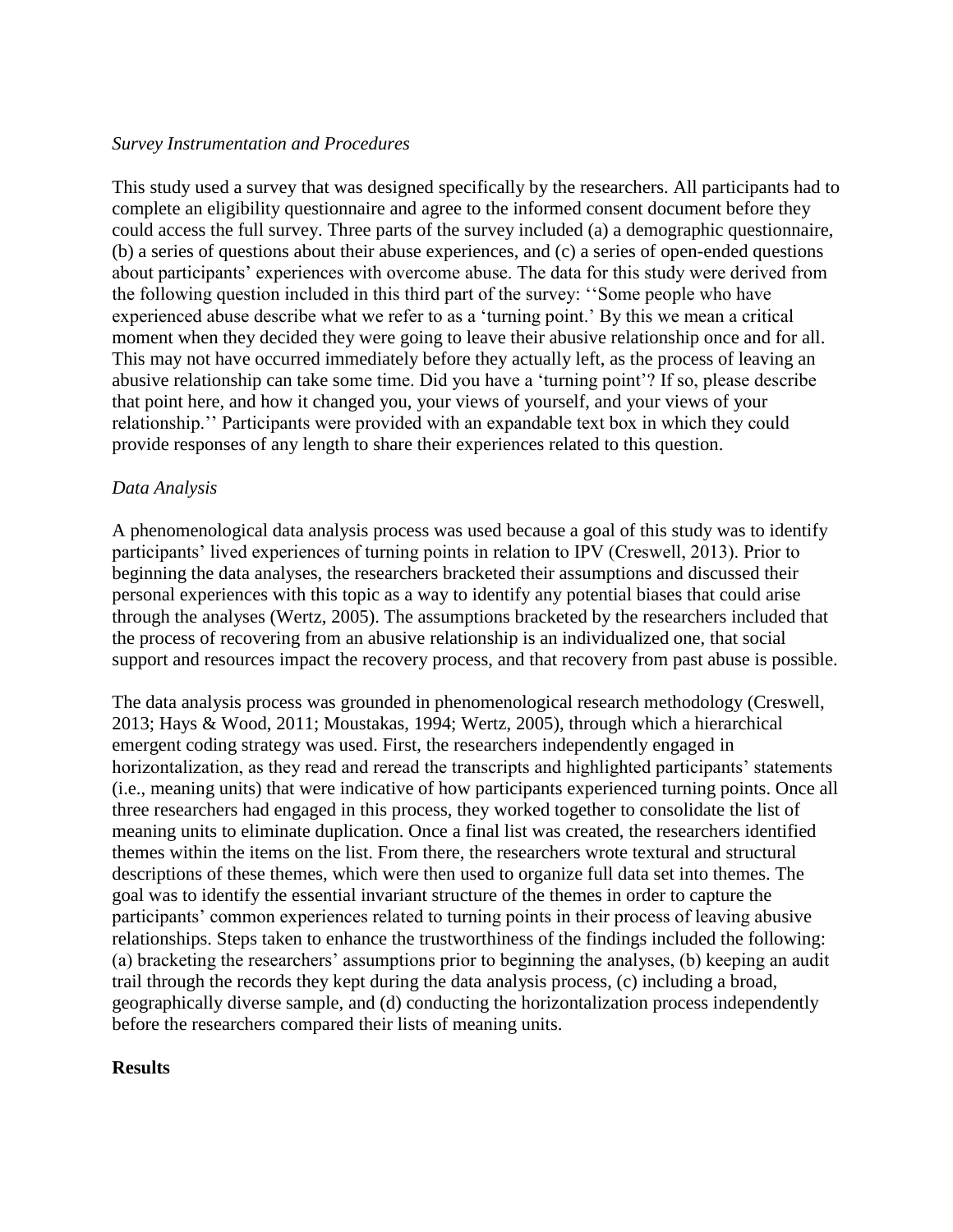Our phenomenological data analysis process revealed six turning point themes, which were as follows: (a) facing the threat of severe violence; (b) changing their perspective about the relationship, abuse, and/or their partner; (c) learning about the dynamics of abuse; (d) experiencing an intervention from external sources or consequences; (e) realizing the impact of the violence on children; and (f) the relationship being terminated by the abuser or some other cause. In addition, a 7th theme, that some participants did not experience an identifiable turning point, is discussed. For all themes, illustrative quotes are provided below as examples.

#### *Turning Point #1: Facing the Threat of Severe Violence*

Turning points in this theme related to participants' specific experiences with violence, especially those they described as extreme or severe. For example, one participant said, ''The turning point for me was waking up with a bruise on my neck and even though at the time I did not remember what happened, I knew my then husband had tried to kill me. I knew I had to get the kids and get out.'' Another shared, ''He threatened to throw me off a balcony—something just 'took over in me and even though I was really scared he was going to do it and I wouldn't be able to stop him I said, You will not do that to me. I don't deserve to be treated that way.''' This theme also included turning points when the violence progressed from one form of violence to another, such as when emotional abuse progressed into physical violence. One participant said that sexual abuse led to her turning point: ''The turning point in my relationship was immediately after being raped. Although, I was too traumatized to call it 'rape' at the time, I knew that I had to remove myself from the relationship completely.'' Another said, ''My turning point was when the abuse turned physical. It was a gradual turning point.'' Finally, this theme also included participants' recognition of a pattern of escalating severity in the abuse they experienced. A participant shared the following experience, ''He had lied, and the death threats increased, and he started to get more physically violent, punching holes in the wall, blocking me in the hallway. The night I left for good he was throwing things at me.'' A particularly poignant story shared by a participant within this theme was as follows:

> My turning point was the final time that I experienced abuse from my partner. He was in a drunken rage and I was trying to calm him down so that he would not wake up the baby in the other room. He punched me across the face and walked out of my apartment. I locked the door behind him and minutes later he was banging down the door demanding that I let him in. When he realized that I would not he broke the glass in the window to my bedroom and let himself in. At this point I was calling 911 and he walked to me, snatched the phone and broke it, and threw me on the ground. He got on top of me and was holding me down by my neck and I literally thought that I was going to die. I vowed that at this point if I survived that I would never let him do that to me again. As I am still here ... he did let me go and ran from the apartment. That was my turning point. I was literally on the verge of losing my life before I reached it. I realized that I deserved so much better than this and that my son deserved better than this.

In sum, the turning point of facing the threat of severe violence encompassed both isolated incidents of severe abuse and ongoing patterns of severe and escalating violence that led survivors to take action to seek safety and leave their abusive relationships.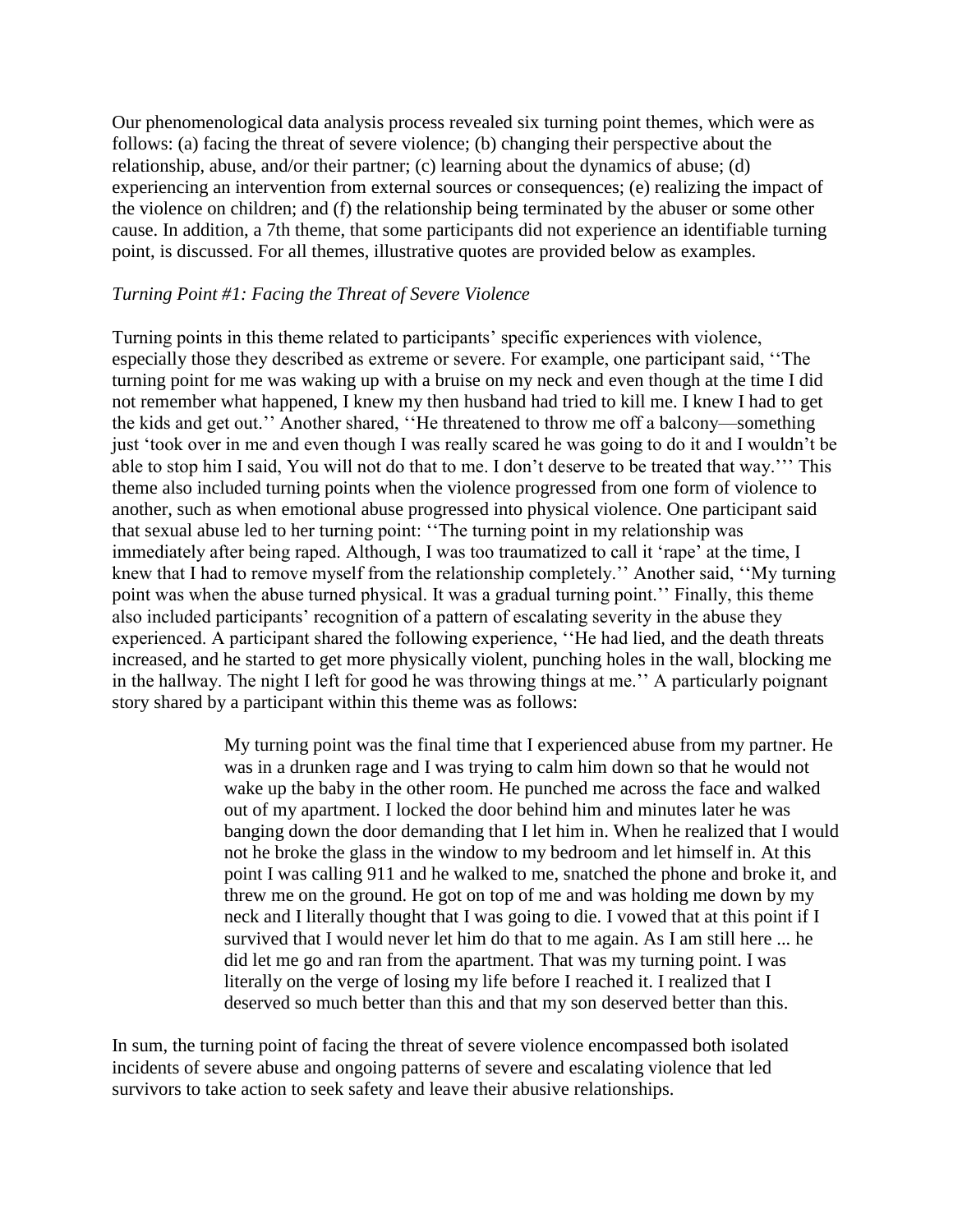# *Turning Point #2: Changing Their Perspective About the Relationship, Abuse, and/or Their Partner*

This theme addressed cognitive shifts that occurred for participants related to how they viewed their relationships, the abuse they experienced, and/or their abusive partners. These cognitive shifts may have occurred suddenly or gradually over time, and they may have been related to a spiritual or religious insight. In addition, this theme included participants' recognition of the toll the abusive relationships had taken on their lives, such as a feeling of exhaustion. Some of the participants' quotes that illustrate this turning point are as follows:

- ''He had isolated me from my friends, but one day, I went out with them anyway and was shocked at how nicely everyone treated me and that made me realize how cruel he was to me."
- ''I realized that my marriage was based on lies. He never cared about me or our son. He only cared about the image: the 'beautiful and successful' wife, the nice house, the beautiful baby. The perfect picture! But it was only perfect as long as he could control me and enjoy the benefits of my financial situation.''
- ''My turning point was a process that took about 2 years as I gradually became more emotionally healthy and finally got to the point where I realized it was better for me, him and our children for us to separate.''
- ''I did experience a turning point I felt like I loved myself more than I loved him so it was either him or me. I slowly withdrew myself from the relationship until I felt like I was strong enough to leave.''
- ''For months after the incident, I continued to communicate with the abuser via text and phone in hopes that somehow I could have justification for what he did. In time, as I realized that there was not justification (because my body doesn't come at a price)... At that point, I realized that I just wanted to move forward regardless of the perpetrator's explanations. He was wrong and I deserved the ability to forgive and be happy again.''
- ''The turning point was more like a switch that went off in my head. I had known for months that I needed to end it, but one day, after a pretty typical verbal tirade by my abuser, the switch flipped and I knew I was done. I was done fighting, done defending myself, done pretending that he would ever get better or change, done with the charade that had become my life. It took six months of planning and preparing before I could actually leave, but that day was my turning point.''
- ''He was drunk and had a cigarette in his hand. He was pointing his finger in my face. I went to move his hand and his dislocated my finger. I left with my dog and we slept in my car. I knew that it was over. BUT, I continued to have sex with him ... It took 2 years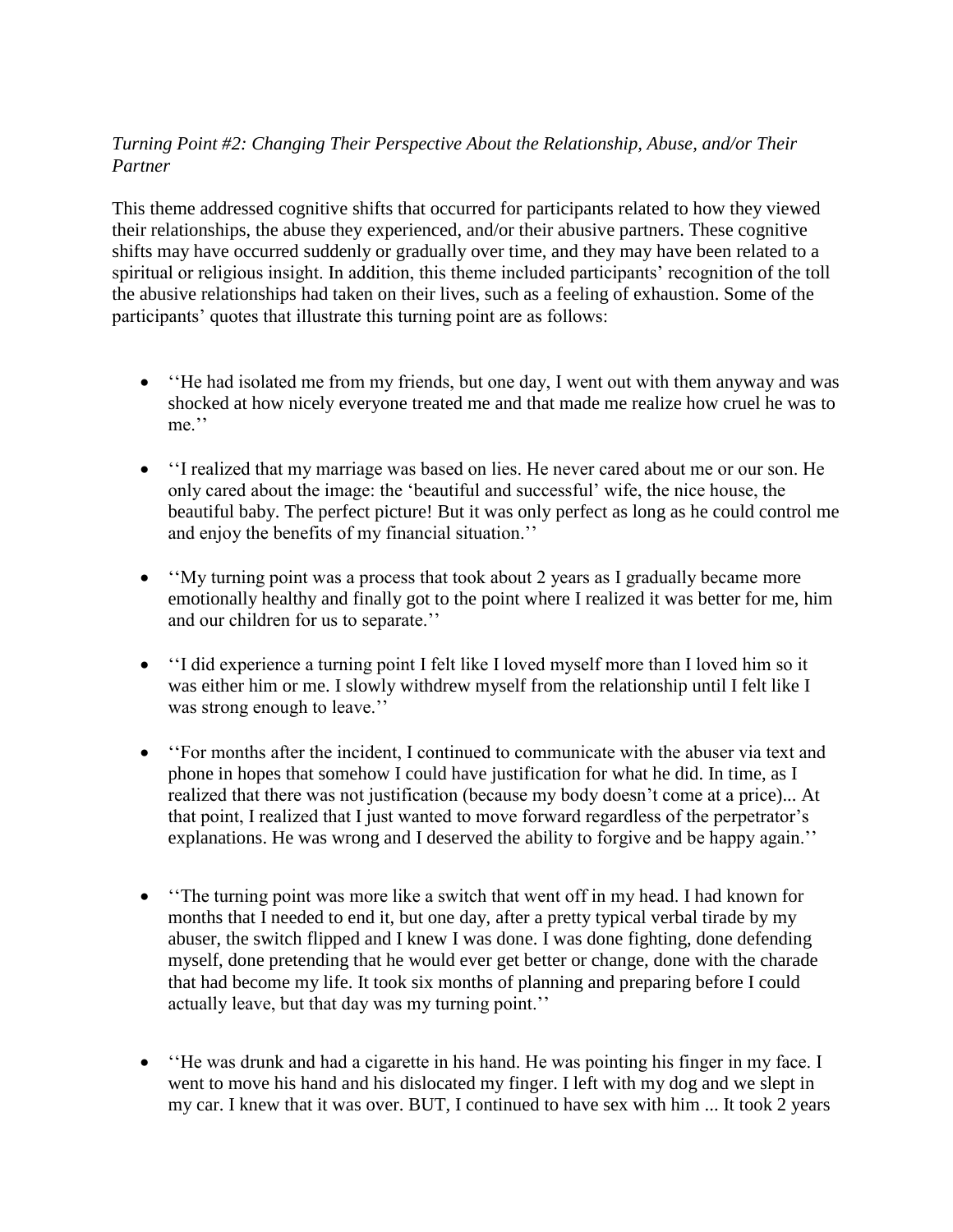for me to realize that I was having sex with a monster. The sex became less and less enjoyable and I left for good.''

#### *Turning Point #3: Learning About the Dynamics of Abuse*

Some participants' turning points came as they learned about the dynamics of abuse and gained information about abusive relationships. This theme was different from Turning Point #2 because statements reflecting this theme were based on new knowledge or learning specifically about abuse dynamics in general, and then applying that knowledge to their own situation. For some participants, this new knowledge came from reading books, as the following quote illustrates: ''I read the book 'The Woman's Room' and realized I wasn't stupid or crazy after all!... I realized that there was more to life than what I was experiencing, that I didn't deserve the abuse and I was validated in wanting an education. My husband and I separated for the last time that year.'' Another participant said, ''One of the early steps was reading ''Boundaries in Marriage'' by Townsend/Cloud. That helped me see that allowing our relationship to be unequal (one standard for him and another for me) was damaging on all kinds of levels.''

Other participants learned about the abuse dynamics from professionals, such as the participant who said, ''It was difficult for me to leave because of the consistent suicide threats; the therapist who advised me to leave helped me understand that my partner was likely not going to kill himself, and that if he did it would not be my fault. I also have a friend who works as a crime scene investigator, and she helped me understand the pattern of escalation that my partner was following and the risks that I faced by staying in the relationship.'' Some participants learned about the dynamics of IPV through their own professional work. As one survivor said, ''By this point I had begun working with DV victims and recognized the red flags from my training. I told him I was getting a vibe of power and control that I was not comfortable with and I stopped communications.'' Overall, these participants learned and applied this information to their lives, as they were able to label their experiences as abuse and therefore take steps toward safety.

#### *Turning Point #4: Experiencing an Intervention From External Sources or Consequences*

This theme addressed statements about turning points based on interactions with other people, as well as those based on external consequences of the abuse, such as an intervention by child protective services or law enforcement. Some participants' quotes illustrating ways that other people intervened and led them to turning points are as follows: (a) ''Another important part was having a close personal friend who made me face the facts of my situation and stop looking at my circumstances thru denial-laced, rose-colored glasses''; (b) ''I met someone who loved me and helped me realize that I deserved better''; (c) ''I finally broke my silence and called my parents (in another state) and told them how frightened I was. Nobody knew about the years of abuse before because I was ashamed and kept thinking I could fix it or avoid making him so angry. When others who love you tell you that your abuse is just not right or acceptable, it opens the door to getting away''; and (d) ''The second biggest influence was my Christian counselor who told me that it was okay for me to divorce. For me, I needed social support and affirmation from members of the Christian community that seeking a divorce was okay and that God didn't want me to futilely suffer.'' Likewise, participants' comments regarding external consequences that led to turning points included the following statements: (a) ''After an aggressive ordeal I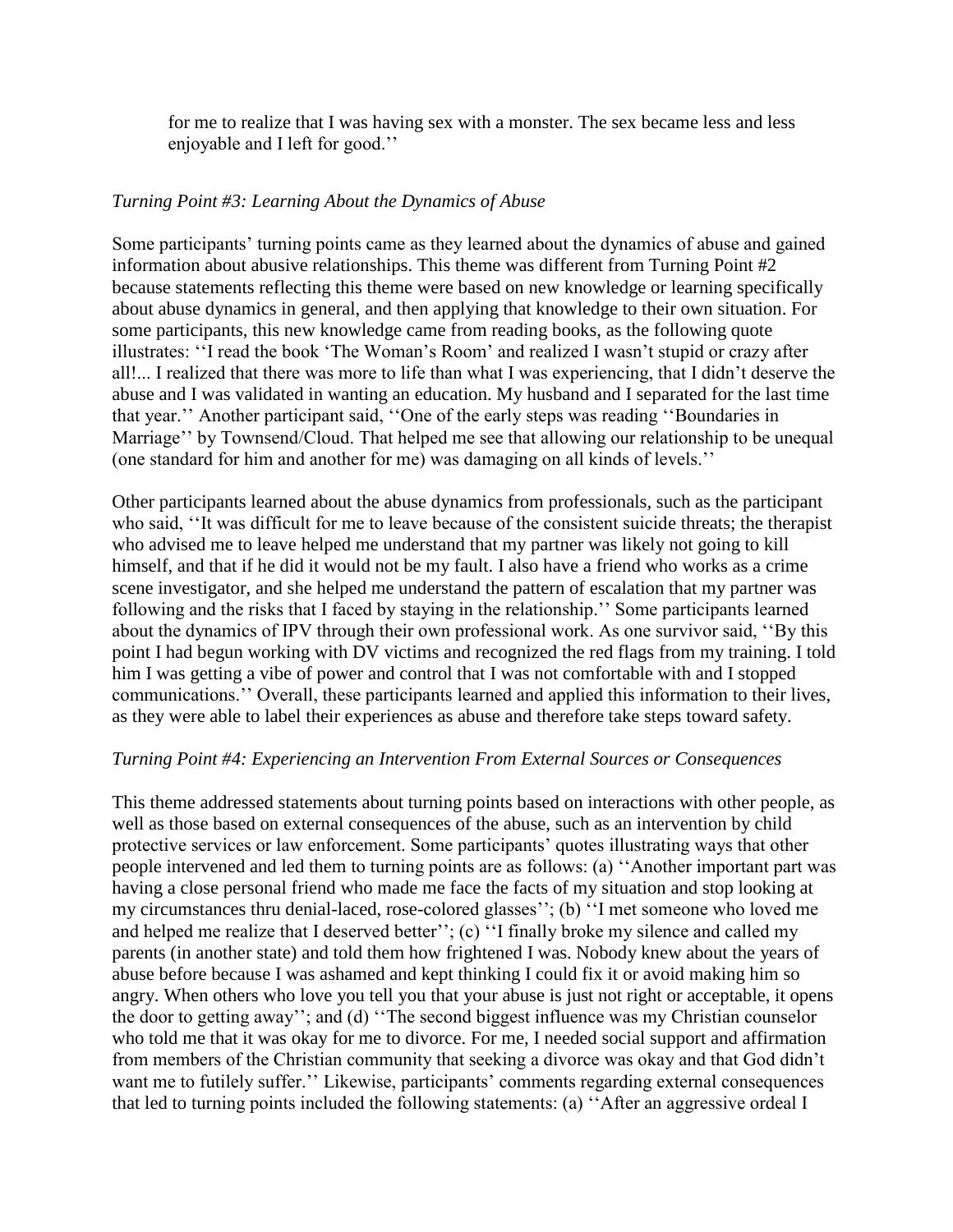rang someone (who had previously told me if there was anything I needed to ring them) not a close person but she drove around to my house and I broke down in the car talking to her. The things that happened after this (calling doctor, police informing health authorities) caused a sequence of events that led to him being barred from the house about 20 days later'' and (b) ''My turning point was the final day he threatened my life and called the police on me! He told them I was crazy like he had so many times before. But this time the police heard my voice. They told me what I needed to do to help myself and I just needed that guidance, that direction. I went down to the court house and I just never gave up. It's been 3 long years of court battles and threats.'' The turning points in this category reflect the potential for external people or events to provide consequences of the abuse that lead survivors to reconsider their situations and choose to begin the process of leaving their relationships.

# *Turning Point #5: Realizing the Impact of Violence on Children*

Statements in this theme related to turning points resulting directly from participants' realizations about the impact of the violence on their children. Some of these statements reflected participants' views about how their children were impacted by witnessing the abuse, as is illustrated by the following quotes:

- ''I left with my daughter when she began exhibiting anxiety at the age of 6 and when he began to throw things at me and yell in front of her. I had family pick up my belongings.''
- ''He hit me with the phone in front of our daughter who was crying. He wouldn't let me comfort her.''
- ''The turning point for me was when I had my first child. It wasn't enough for me to leave when he was abusive to me, but after my daughter was born, I felt like he was disrespecting her too and I would not stand for that.''

Other statements in this theme related to participants seeing that their perpetrators were directing violence or abuse toward their children. The following quotes provide examples of this dynamic:

- ''I left because he had started to physically abuse my oldest son. I had lost worth in myself and he had made me scared to death of leaving but seeing the bruises on my son was the turning point. I would not promote the cycle of violence no longer. My boys deserved to be happy and no son of mine would grow up and do this to his family.''
- ''He did exactly what the therapist predicted: he hurt my daughter. NOTHING is more important and precious than my children and the day he hurt my daughter, it was like someone threw aside a curtain and I saw for the first time what the therapist did (probably because I was watching him do to her what he usually did to me).''
- ''My turning point was when the abuse began to extend to my son. I knew that was it, my abuser had to go! I love my son and I'm all he has and no one was going to hurt him.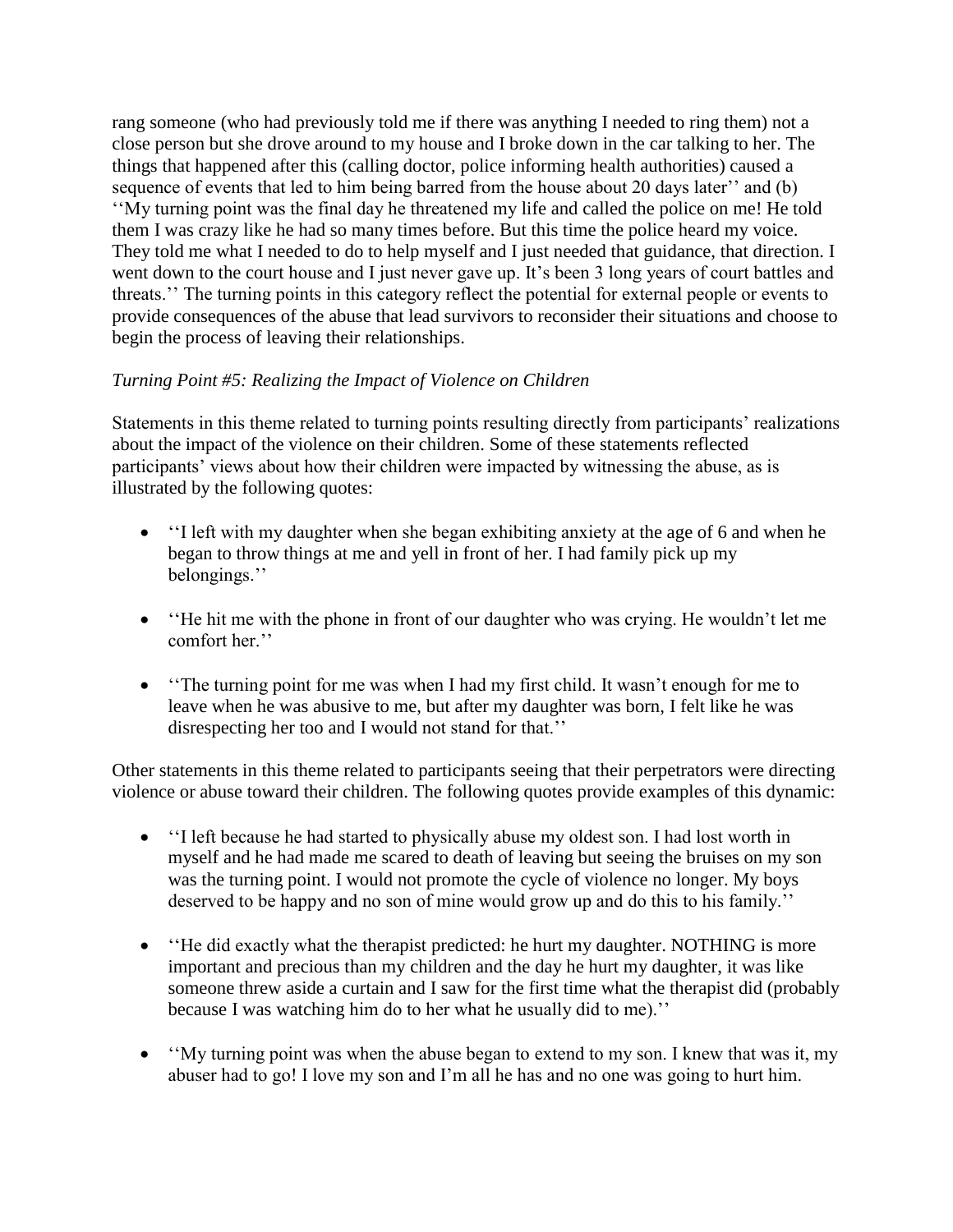Everything became clear and I became strong and I vowed no matter what the consequences that my abuser would never set foot in our house again.''

- ''When I recognized that my daughter was being abused. Things I would tolerate, I wouldn't tolerate having done to her.''
- ''My turning point was when my child got physically abused as well and the police came. My children were what made me realize enough was enough."

As the participants quoted in this theme show, some survivors of abusive relationships make decisions to being moving toward safety and ending their relationships when they are confronted with the impact of the abuse on their children.

# *Turning Point #6: The Relationship Being Terminated by the Abuser or Some Other Cause*

Turning points in this theme stemmed from abusive partners ending the relationships or otherwise leaving the survivors. In some cases, participants reported that their partners were unfaithful (e.g., ''He had an affair for 18 months before I found out. Far as I know, he is still having the affair'') or left them for someone else (e.g., "My turning point was when my exboyfriend left me for another woman). In other cases, participants noted that their partners had ended the relationship for unknown causes (e.g. ''They left me beforehand) or their partners died.

# *No Identified Turning Point*

Very few participants stated that they had never had a specific turning point. As an example, one participant's story is as follows:

> I never had a turning point but always knew I needed to get out of the situation, I just didn't know how without having to move away from my family who was my main support. Therefore I felt 'stuck' in my situation. I thought that because he was in jail, it would be the best time to break it off with him but he was allowed to get out of jail daily to go to work and I was scared, for good reason. He ended up taking off and showed up at my house. That's when he severely beat and stabbed me and ended up going to prison. I think a big problem with people staying with their abusers is the fact that as much as they say we are safe, we are not. I feel that people think if they leave their current situation, as bad as it may be, that leaving might make it that much worse ...so they stay.

Although it was not common for participants to be unable to pinpoint a specific turning point that led them to end their relationship or otherwise seek safety, it is important to note that not all survivors will have an identifiable turning point that they can describe.

#### **Discussion**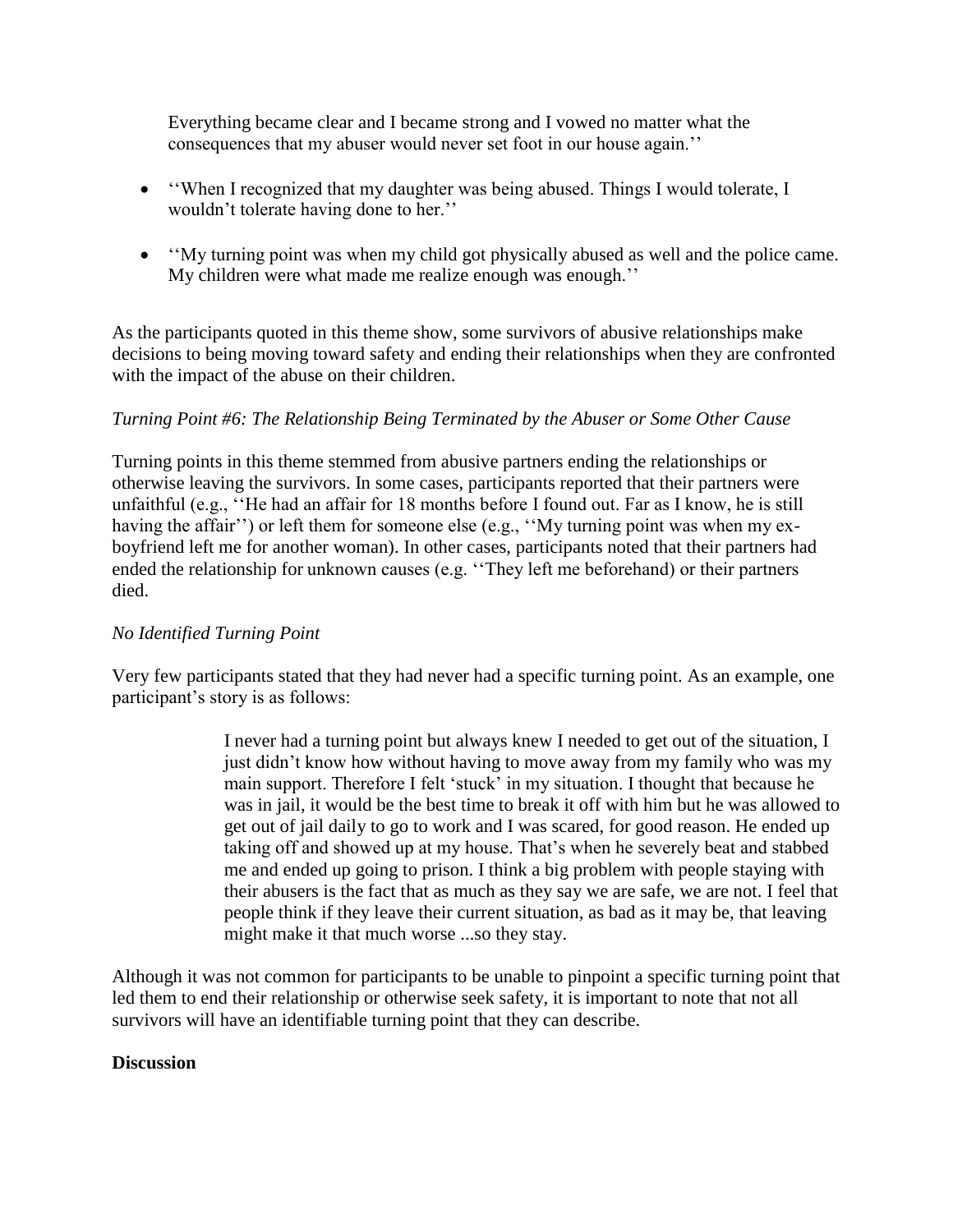This study identified six major categories of turning points that are involved in survivors' decisions to end abusive relationships or begin to take steps toward becoming safe. This study demonstrates the complexity of survivors' decisions to leave abusive relationships, and these decisions may be influenced by a number of factors. These influences can relate to the nature of the abuse (i.e., Turning Point 1), cognitive shifts, or greater awareness on the part of the survivor (i.e., Turning Points 2 and 3), and relational, social, and/or contextual factors surrounding the abuse and the survivors' lives (i.e., Turning Points 4, 5, and 6). In this section, we connect the findings of this study to prior research, describe the study's limitations, and discuss its implications for the research, theory, and practice.

## *Understanding Turning Points in the Process of Leaving an Abusive Relationship*

This study supports findings from previous research about the complexity of victims' decisions whether to leave an abusive relationship. Although from the outside of an abusive relationship, the decision to leave may appear to be the easy, clear choice to make, the experiences of the participants in this study demonstrate the challenges that arise for victims as they consider whether to leave their relationships. As conceptualized in this study, turning points can play a critical role in survivors' decisions to begin the process of leaving an abusive relationship. However, survivors may vary in how they experience turning points. For some, a singular turning point may lead directly to making changes to leave their relationships. However, other victims may experience a multiple turning points over an extended period of time (Patzel, 2001). Likewise, some victims' turning points may stem from just one of the categories identified in this study, but others may experience turning points from multiple categories.

The unique turning points that influence each victim's choices offer insight into the experiences and psychological processes that may lead them to move toward seeking safety from an abusive relationship. The six categories of turning points identified in this study are similar to many of the turning points and influences identified by previous research. First, extremely severe abuse or increasing severity in the abuse can lead survivors to decide to initiate the leaving process (Panchanadeswaran & McCloskey, 2007). Severe violence also may influence survivors to remain in their relationships if they believe the risks of harm in leaving outweigh the risks involved in stay (Griffing et al., 2002). However, some of the participants' experiences confirm that survivors may reach a point with increasingly severe violence that they become determined to leave, despite the risks involved (Smith, 2003).

Although at times external events trigger a turning point for a victim, some turning points result from internal cognitive shifts, whether they derive from changing their perspectives about their relationships or learning new information about the dynamics of the abuse (Khaw & Hardesty, 2007; Patzel, 2001). In this study, survivors' descriptions of turning points that stemmed from learning information about the dynamics of abuse support the need for ongoing efforts to raise awareness about IPV within client and community populations. The social context surrounding abuse also influences turning points through victims' relationships with others, including friends and family members, community-based organizations and professionals, and their children (Panchanadeswaran & McCloskey, 2007; Reisenhofer & Taft, 2013; Shorey et al., 2013). In this study, some participants had turning points after they received support from friends and family members, and others experienced turning points when they viewed local organizations (e.g., the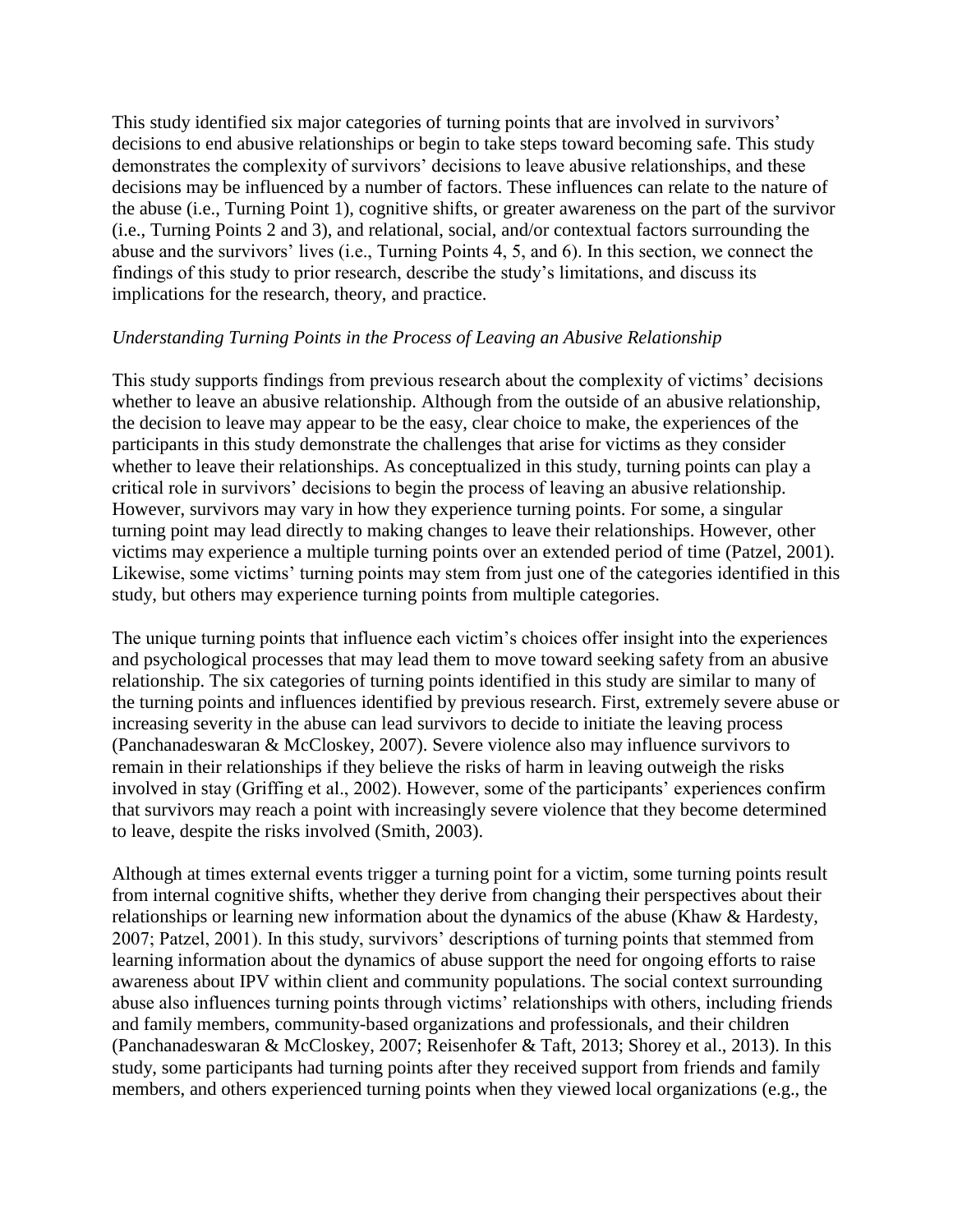police or child protective services) as taking action to hold their perpetrators accountable. In addition, although many survivors described turning points related to their children, the influence of children on victims' decisions remains complex (Moe, 2009; Panchanadeswaran & McCloskey, 2007; Smith, 2003). It is notable that some participants in this study reached their limits with the abuse when they saw their children experiencing the same level of harm that they themselves were experiencing. This suggests that some victims' self-value becomes so diminished that they come to view their own safety and well-being as unimportant, even as they remain committed to protecting and supporting their children.

Two unique dynamics of turning points emerged in this study. First, some participants described turning points resulting from their relationships being terminated by their abusers. Although these turning points could be viewed as processes that happened *to* the survivors and not due to their own choices, these statements were viewed as turning points because the end of the relationships prompted them to realize that they would not return to that or another abusive relationship. Second, some participants stated that they did not experience any identifiable turning points. This finding is important because it affirms the uniqueness of each victim's process in deciding to leave an abusive relationship.

## *Limitations*

This study's limitations should be considered in interpreting and applying the findings. First, as participants had been out of their relationships for an extended period of time, their memories may have been impacted and not allowed them to recall specific details of their decision-making processes at the time of the abuse. In particular, they may have remembered only the major turning points and not discussed smaller-scale ones they experienced. Second, this study used a phenomenological approach to data analyses, although the data were collected via an electronic survey. Typically, phenomenological research involves interviews with participants, and therefore the opportunity to gain further insights via follow-up questioning was not available. Third, this study was limited by the assessment of turning points from a single question on a larger survey. It is possible that additional questions about turning points would have provided participants with additional opportunities to reflect on their experiences, and they may have provided more in-depth responses through that additional reflection. Finally, the survey instrument specifically used the term ''turning points'' to describe this experience to survivors, and it also included a definition of this term. This was intended to provide a more objective prompt to which participants could respond. However, providing this term and definition could have biased their responses toward describing their experiences in ways that they believed the researchers were looking to obtain, which may differ from how they would have described their experiences with a more open-ended prompt.

#### *Implications for Future Research, Theory, and Practice*

Despite the limitations of this study, its findings offer implications for research, theory, and practice, especially for counselors who work with clients impacted by IPV.

*Implications for research.* Because the existing research is minimal to date, a need remains for additional research to expand upon our current understanding of the role of turning points in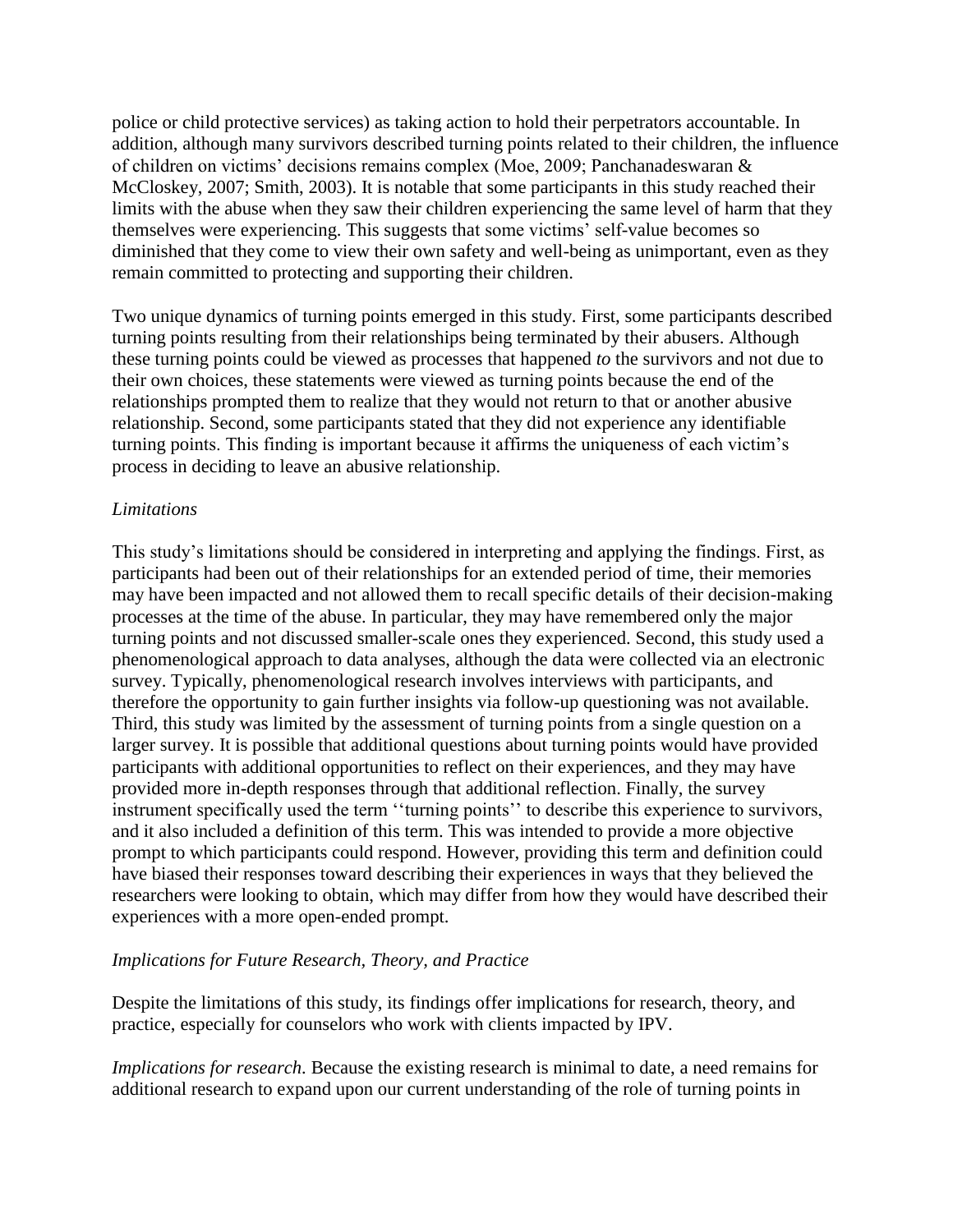relation to victims' decisions to leave abusive relationships. In particular, because most of the existing research is qualitative, there is a need for more quantitative, psychometrically sound ways of measuring turning points and the dynamics involved in the process of deciding to leave abusive relationships. The six categories of turning points identified in this study could serve as the basis for the creation of an assessment that could be used in both research and practice. Longitudinal research on the processes involved in victims experiencing turning points to actually leaving would be especially valuable. In particular, longitudinal research involving participants currently involved in abusive relationships could be useful for identifying the turning points that are most likely to translate into behavioral changes. To aid counselors in their work with victims, additional research is needed to examine the most appropriate interventions for victims experiencing different types of turning points, as well as interventions that are useful for helping clients reflect on how their lived experiences might serve as turning points toward making changes toward increased safety. Finally, a need exists for cross-cultural research in order to determine whether and how turning points are experienced differently in different cultural, demographic, and social contexts.

*Implications for theory.* Many counselors are familiar with the TTM (Prochaska & Velicer, 1997) as a contextual framework for understanding how clients make behavioral changes. In light of the limitations to applying this model to the lived experiences of victims of IPV (Alexander et al., 2009; Baly, 2010; Catallo et al., 2012; Cluss et al., 2006; Reisenhofer & Taft, 2013), a need remains for more theoretical refinement of the TTM to apply to this population. Future theoretical refinement is needed to address the ways that turning points lead victims to move from one stage of change to another. However, a major challenge for TTM theorists is to consider more fully how to address how perpetrators' control limits victims' abilities to move toward actual change, even if they desire these changes to happen. For example, a victim may experience a turning point that leads him or her to make a decision to leave the relationship. However, the perpetrator can hinder the victim's progress toward this goal through increased threat of harm. These dynamics and limitations present a major challenge to the application of the TTM to the population of victims and survivors of abuse, and these challenges must also be considered in practice with clients in counseling.

*Implications for practice.* Counselors—especially those who work with couples, children, and families—may encounter clients who are facing IPV. Counselors may struggle to understand victims' choices to remain in an abusive relationship and even stigmatize victims for doing so (Authors, in press). However, it is important for counselors to support clients in making their own decisions about what is best for their lives, even in the context of abuse (Murray & Graves, 2012). Of course, it is imperative that counselors follow all legal mandates (e.g., reporting maltreatment of children or elderly or disabled adults), as well as work to promote safety in their clients' lives (Murray & Graves, 2012). The significance of severe or escalating violence as a potential turning point for victims also calls to the importance of safety planning when working clients are impacted by IPV (Murray et al., in press).

Counselors working with clients currently involved in abusive relationships can help these clients explore their experiences and consider the meaning of those experiences in helping them make progress toward the goals they have for their lives and relationships. Victims who have recently had significant events or realizations related to their abuse may be in a prime position to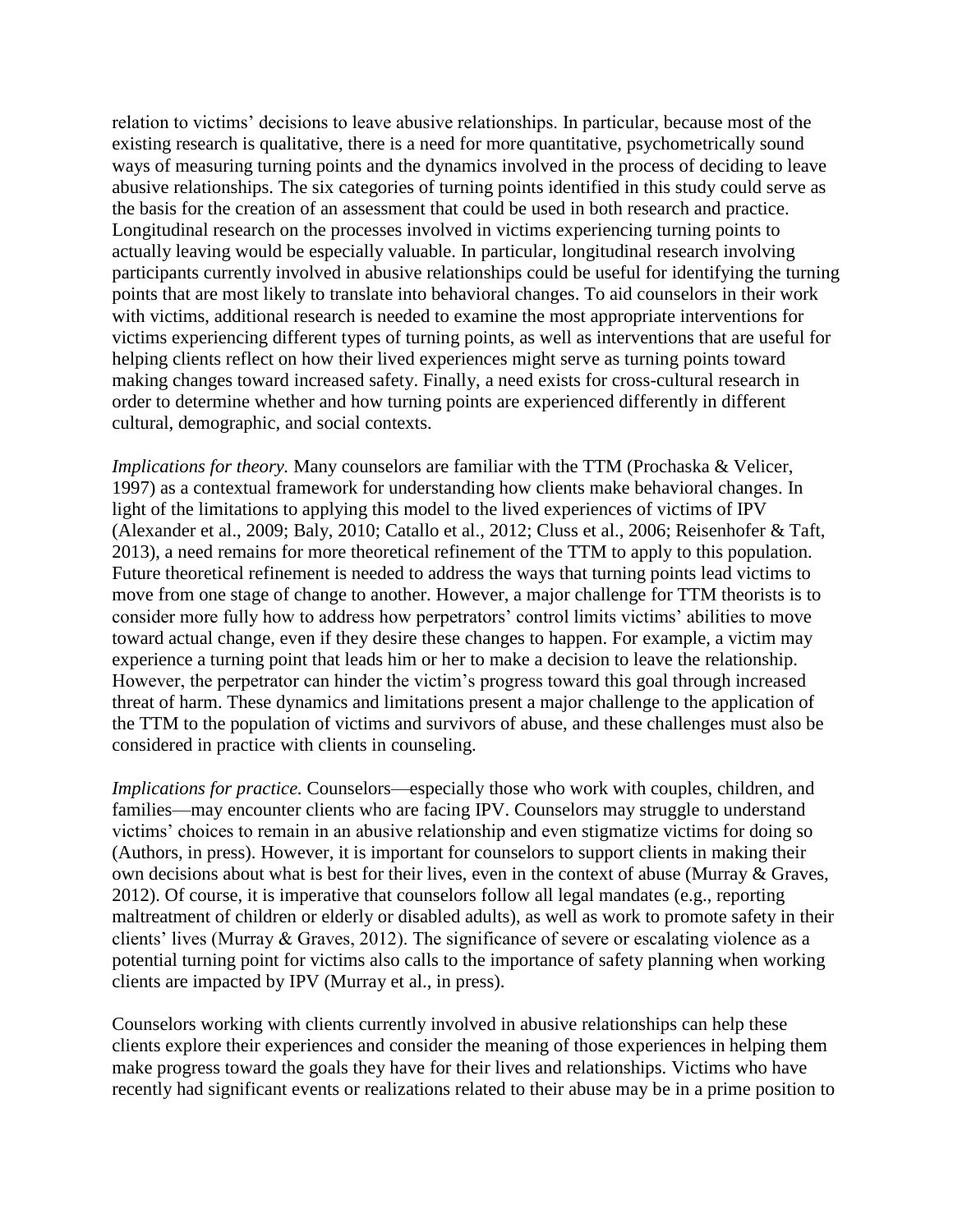reflect upon those experiences and consider what, if any, changes they want to make as a result of them. Of course, clients may not immediately recognize a significant event as a turning point, and even when they recognize them, they may not translate immediately into behavioral changes. Counselors may even want to introduce the idea of turning points to clients who are experiencing abuse, especially by noting the significance of these experiences for other victims and survivors. As always, counselors must respect and honor each client's unique experiences, and this may involve acknowledging that not all clients will experience turning points in their process of deciding to leave and abusive relationship. However, overall, turning points may offer counselors with golden opportunities to help victims of abuse to take action to move toward increased safety in their lives and relationships.

## **Declaration of Conflicting Interests**

The author(s) declared no potential conflicts of interest with respect to the research, authorship, and/or publication of this article.

## **Funding**

The author(s) received no financial support for the research, authorship, and/or publication of this article.

## **References**

- Alexander, P. C., Tracy, A., Radek, M., & Koverola, C. (2009). Predicting stages of change in battered women. *Journal of Interpersonal Violence*, 24, 1652–1672. doi:10.1177/0886260509331494
- Baly, A. R. (2010). Leaving abusive relationships: Constructions of self and situation by abused women. *Journal of Interpersonal Violence*, 25, 2297–2315. doi:10.1177/0886260509354885
- Catallo, C., Jack, S. M., Ciliska, D., & MacMillan, H. L. (2012). Identifying the turning point: Using the transtheoretical model of change to map intimate partner violence disclosure in emergency department settings. *International Scholarly Research Network, Article ID: 239468*, 10 pages. Retrieved November 17, 2014, from <http://www.hindawi.com/journals/isrn/2012/239468/>
- Chang, J. C., Dado, D., Ashton, S., Hawker, L., Cluss, P. A., Buranosky, R., & Scholle, S. H. (2006). Understanding behavior change for women experiencing intimate partner violence: Mapping the ups and downs using the stages of change. *Patient Education and Counseling*, 62, 330–339.
- Cluss, P. A., Chang, J. C., Hawker, L., Hudson Scholle, S., Dado, D., Buranosky, R., & Goldstrohm, S. (2006). The process of change for victims of intimate partner violence: Support for a psychosocial readiness model. *Women's Health Issues*, 16, 262–274.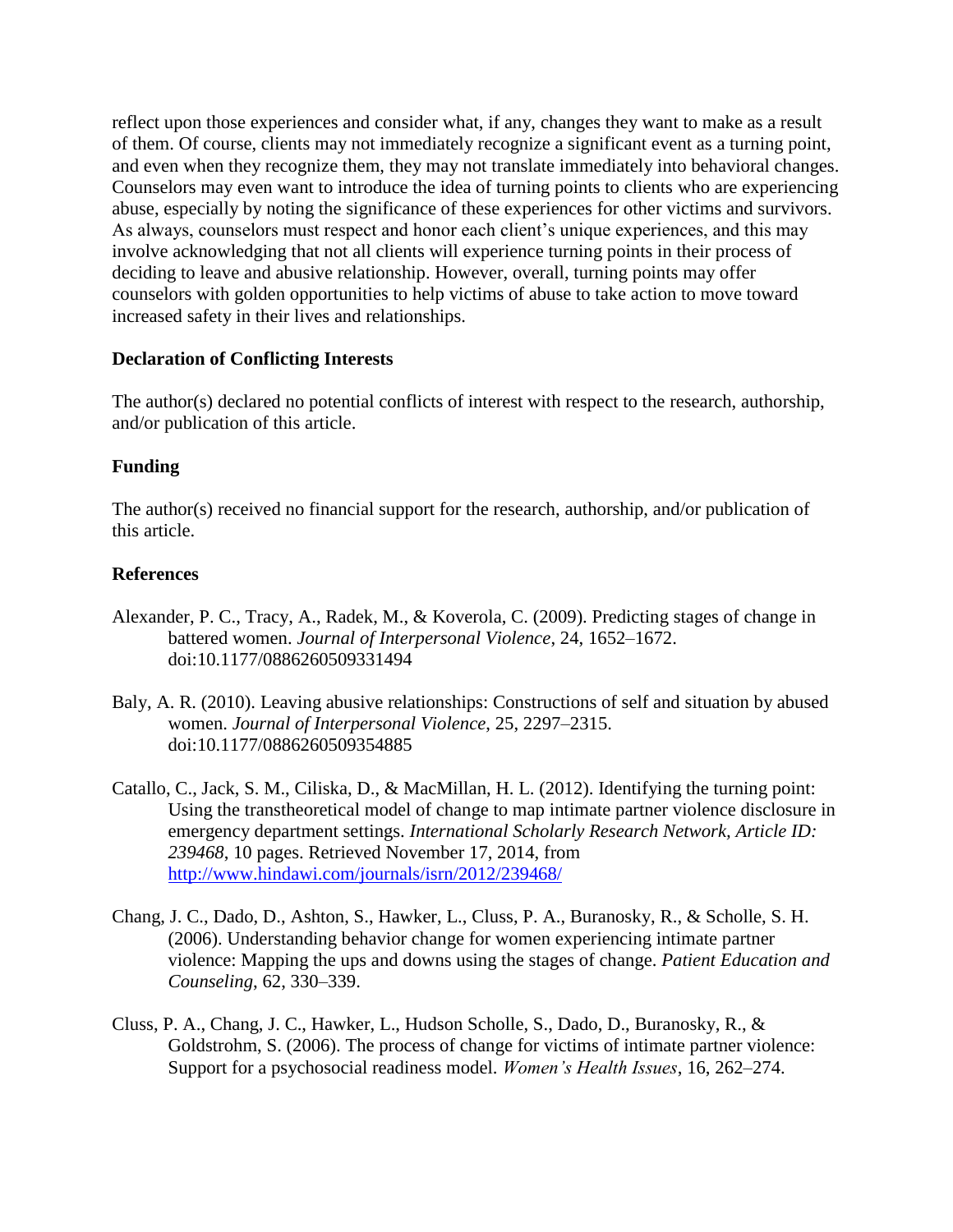- Creswell, J. W. (2013). *Qualitative inquiry and research design: Choosing among five approaches.* Thousand Oaks, CA: Sage.
- Crowe, A., & Murray, C. E. (in press). Stigma from professional helpers toward survivors of intimate partner violence. *Partner Abuse.*
- Edwards, K. M., Gidycz, C. A., & Murphy, M. J. (2011). College women's stay/leave decisions in abusive dating relationships: A prospective analysis of an expanded investment model. *Journal of Interpersonal Violence*, 26, 1446–1462. doi:10.1177/ 0886260510369131
- Flasch, P., Murray, C. E., & Crowe, A. (under review). Overcoming intimate partner violence: A phenomenological study.
- Griffing, S., Ragin, D. F., Sage, R. E., Madry, L., Bingham, L. E., & Primm, B. J. (2002). Domestic violence survivors' self-identified reasons for returning to abusive relationships. *Journal of Interpersonal Violence*, 17, 306–319. doi:10.1177/0886260502017003005
- Hays, D. G., & Wood, C. (2011). Infusing qualitative traditions in counseling research designs. *Journal of Counseling & Development*, 89, 288–295.
- Khaw, L., & Hardesty, J. L. (2007). Theorizing the process of leaving: Turning points and trajectories in the stages of change. *Family Relations*, 56, 413–425.
- Merritt-Gray, M., & Wuest, J. (1995). Counteracting abuse and breaking free: The process of leaving revealed through women's voices*. Health Care for Women International*, 16, 399–412.
- Moe, A. M. (2009). Battered women, children, and the end of abusive relationships. *Affilia*, 24, 244–256. doi:10.1177/0886109909337374
- Moustakas, C. (1994). Phenomenological research methods. Thousand Oaks, CA: Sage
- Murray, C. E., & Graves, K. N. (2012). *Responding to family violence*. New York, NY: Routledge.
- Murray, C. E., Horton, G. E., Johnson, C. H., Notestine, L., Garr, B., Marsh, A., ... Doom, E. B. (in press). Domestic violence service providers' perceptions of safety planning: A focus group study. *Journal of Family Violence.*
- Panchanadeswaran, S., & McCloskey, L. A. (2007). Predicting the timing of women's departure from abusive relationships. *Journal of Interpersonal Violence*, 22, 50–65. doi:10.1177/0886260506294996.
- Patzel, B. (2001). Women's use of resources in leaving abusive relationships: A naturalistic inquiry. *Issues in Mental Health Nursing*, 22, 729–747.